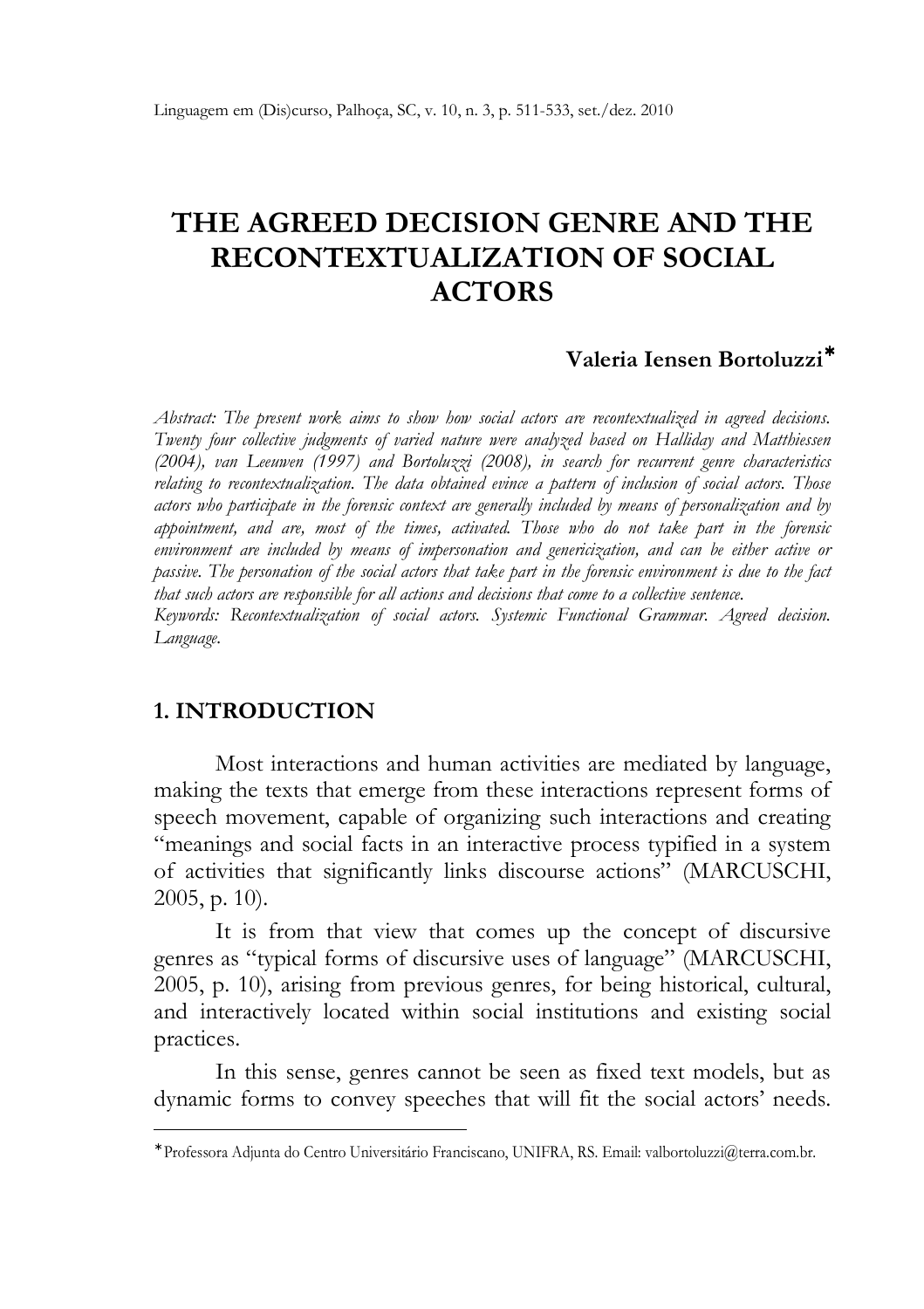Therefore, the study of genres should take into account the operation of genres in social relations with individuals who work in a particular culture and/or institution. Bazerman (2005) argues that upon studying genres as socio-historically situated phenomena, we are also in touch with the typical acting of social beings, ensuring the introduction of these beings to communicative standards of society.

In this sense, genres can be understood as a set of standardized statements, so Bazerman (2006, p. 23) states that genres "are merely the types that people recognize as being used by themselves and others," in activities or social practices. We recognize genres because we recognize the situations/practices that give rise (or transmute) genres. Moreover, a genre may be considered as "familiar places" where we take refuge when we act through language, and they are "models" to access unfamiliar spaces (BAZERMAN, 2006, p. 23). Because it is "a rich and multidimensional resource that helps us find our discursive action in relation to highly structured situations" (BAZERMAN, 2006, p. 29), genres must be considered as a means of agency. Giddens (2003, p. 10) defines agency as the capacity of social actors to carry out certain activities before others. The author (2003, p. 10-11) further asserts that agency

> [...] concerns events of which the individual is the perpetrator, in the sense that he could at any stage of a given sequence of conduct, have acted differently. Whatever happened would not have if that individual had not intervened.

In this case, when we act through genres we are acting consciously, knowing that with our texts, we provoke certain previously planned semantic/interpretative effects. It is from the notion of agency that Van Leeuwen (1993) builds a taxonomy to clarify how social actors are recontextualized in the genres and whether this recontextualization emphasizes the agency power of some actors and deletes others'. The author (2008, p. 23) argues that the notion of agency is a central and classic concept in Critical Discourse Analysis when it seeks to clarify the context in which social actors can be represented as agents or patients.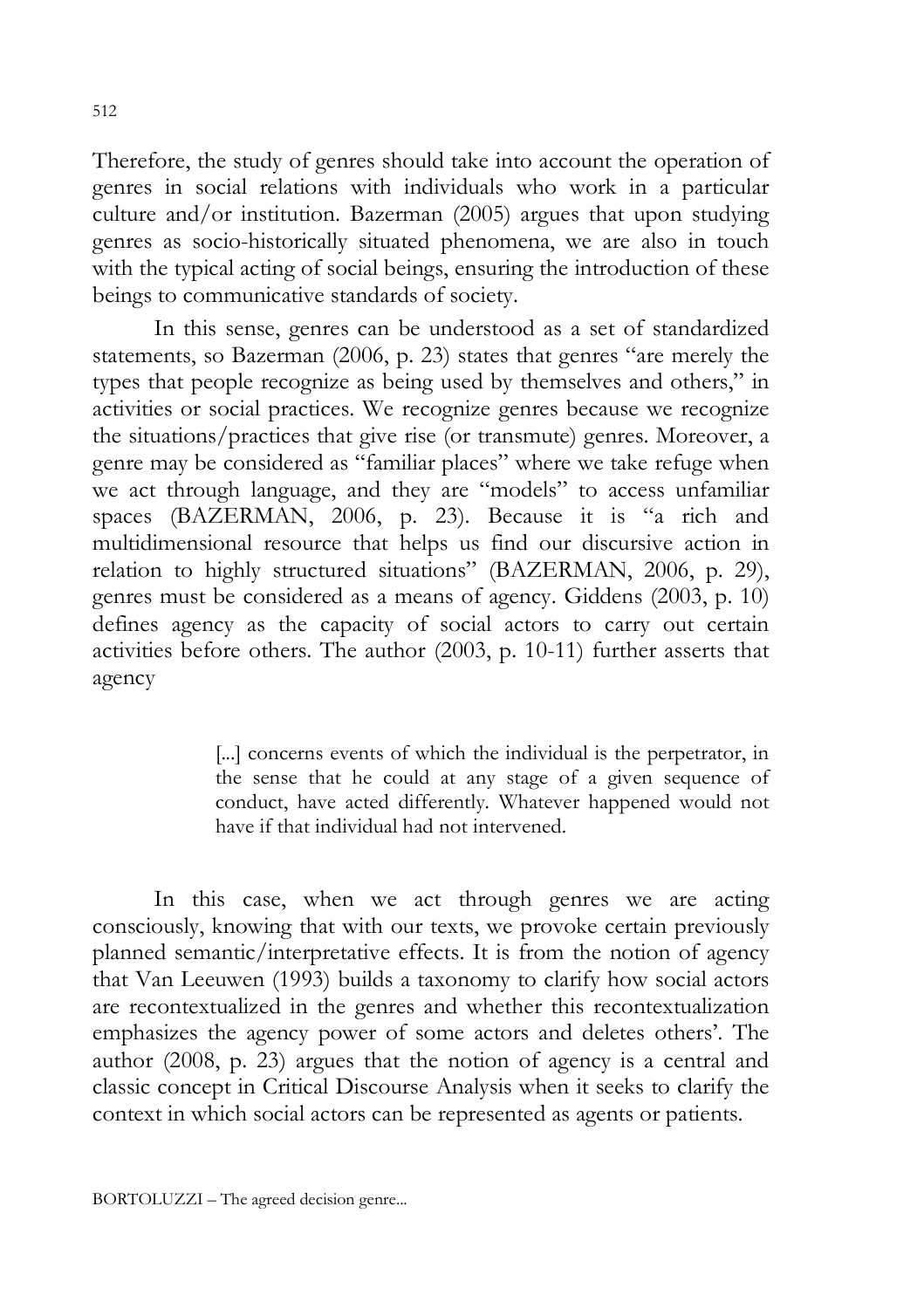Of course the notion of agency discussed here is not linguistic, but sociological. Therefore, Van Leeuwen says that when he introduced the term 'agent', he is not thinking about the syntactic subject. He is concerned with the actors and their actions embedded in a social practice embodied in language. Then, the author proposes the mapping of the linguistic elements of a text and the capacity to make clear the actions and their actors. Thus, a categorization arises taken by the author as socio-semantic, since it seeks to classify the linguistic elements related to agency for its semantic interpretation in sociological categories. It is at this exact point that Van Leeuwen creates an interface with the studies of Halliday on lexical grammar, to relate the sociological categories with the linguistic analysis of the Systemic Functional Grammar, especially when this analysis focuses on the ways in which language represents social practices.

Legal social practices generate a very large and diverse number of discursive genres, which may be recognized for their individuality (BORTOLUZZI, 2008) or by their belonging to sets and systems of genres (FUZER, 2008). One of the most important social practices in the legal sense, whether in the legal perspective or from the perspective of those who make up society, is decision. The act of deciding is the climax of any legal action, for it depends on the decision a sentence that affects someone's life. Often the decisions taken in a first legal jurisdiction can be questioned, resulting in appeals that are judged by higher courts (state and federal). The decisions taken at these higher courts are called agreed decisions, because they are agreements between several judges, who agree upon the best measure to be taken in a particular lawsuit.

It is on the texts originated from the social practice of court agreed decisions (*acórdão*) that we focus this work. As the potential structure of the agreed decision genre has already been described by Catunda and Soares (2007), our concern lies upon other aspects of that genre, in search of other regularities that explain the fact that this genre is highly ritualized and institutionalized. In this case, we sought for recurrences concerning ways of recontextualization of social actors in the agreed decision.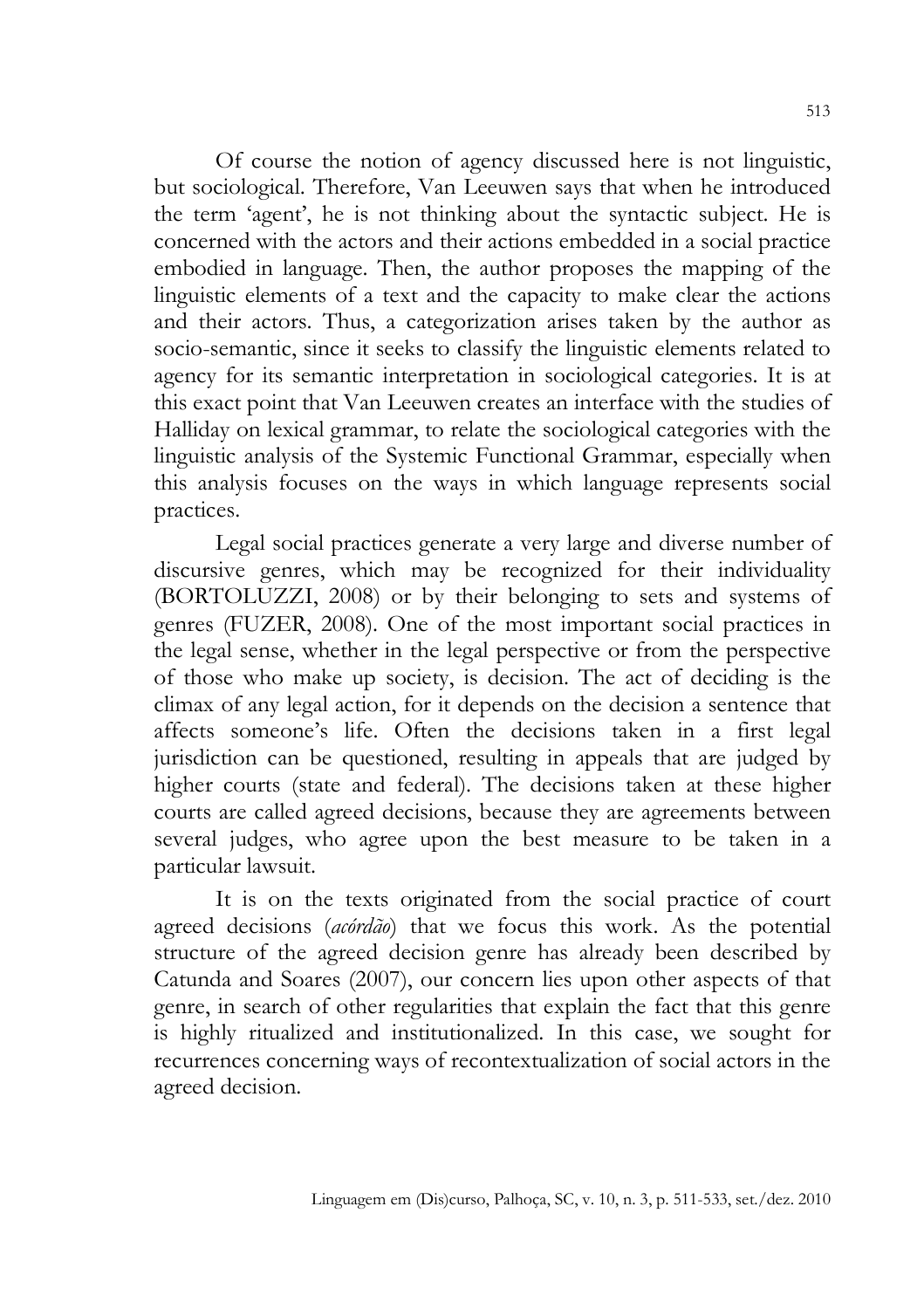This work is based on the socio-semantic categories proposed by Van Leeuwen, as presented in this introduction, a corpus composed of twenty-four samples of agreed decisions, twelve of them belonging to the corpus of the thesis by Bortoluzzi (2008) and the other twelve taken from the Federal Supreme Court site (www.stf.gov.br), the Supreme Court of Justice site (www.stj.gov.br), the Federal Justice Regional Court of the 4th Region site (www.trf4.gov.br), and the Regional Court of Labor of the 4th Region site (www.trt4.gov.br). We decided to diversify the corpus in order to offer some genericizations about the genre. In the next section we present Van Leeuwen's taxonomy, applying it to the corpus.

# 2. THE RECONTEXTUALIZATION OF SOCIAL ACTORS IN AGREED DECISIONS

For Halliday and Hassan (1989), the representation of social practices takes place through three categories of the lexical-grammatical system of language, p. the processes (verbs), which indicate activities, the events themselves; the participants, indicating who participates in activities and what form of participation (if it is the one who performs or the one who is affected by the activity); and the circumstances that limit the activity itself in a context of a situation or in culture.

Van Leeuwen (1993) builds on what Halliday proposes and develops a taxonomy to describe how the participants are recontextualised in the representation of a particular social practice. The first two major categories proposed by van Leeuwen (1993, p. 95), from which all others derive, are INCLUSION and EXCLUSION. INCLUSION occurs when a social actor is recognized and expressed in the context. EXCLUSION is taken by the author in its most radical meaning, when neither the participants nor their activities are included in the recontextualization of the social practice. From these two categories, the author derives a number of systems (called here subcategories) trying to establish the ways in which participants are included or excluded from practices. Some of these subcategories deal with very subtle differences in language use.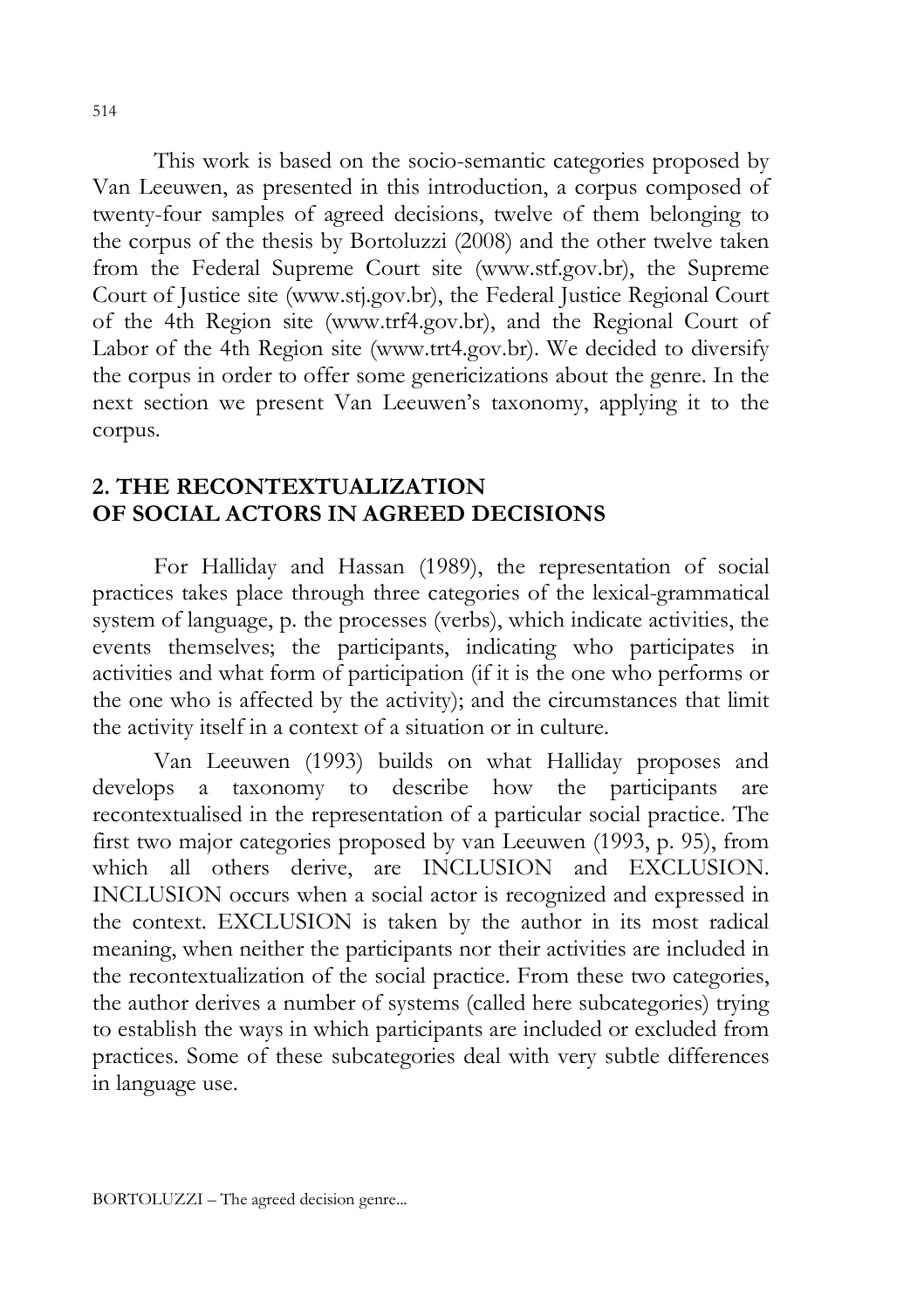# 2.1 Exclusion of social actors

In addressing the ways in which social actors can be contextualized in texts, van Leeuwen says that "the knowledge of a social practice that constitutes the field in a given context does not need to include all participants who are, in reality, part of that social practice" (1993, p. 95). It means that some participants may be left out in the recontextualization of a particular social practice for several reasons, all of which can be explained within the framework of Critical Discourse Analysis. In the view of the author, the total EXCLUSION cannot be taken as an analytical category, since it can only be realized when there is a comparison in texts that reproduce the same social practice.

We disagree with the author's view, because the analyst who knows the social practice in issue is able to understand who are the social actors that should and/or can participate in the practice. And van Leeuwen himself presents an example in his examination of the Mary Kate and the school bus text, which describes the first contact of a girl with school. The only elements of the school that are cited in the text are the teacher, the principal, the classmates and the classroom, but school is more than that. There are many other social actors involved in the social practice called "my first day of class," which were completely excluded and such exclusion can be noticed even if there is no comparison with other texts that also talk about the subject.

For all these reasons, we propose EXCLUSION to be maintained as a category of recontextualization of social actors, but dealing with total EXCLUSION. Concerning the subcategories originally attributed to EXCLUSION: SUPRESSION and BACKGROUNDING, we suggest that BACKGROUNDING be transformed into a category composed of two subcategories: SUPRESSION and DEFOCUSING. In the case of SUPRESSION, there is no mentioning at any point in the text, of one or all participants involved in a given activity. But the activity must be referred so that the participant or participants can be inferred by the knowledge on that activity, field or context. DEFOCUSING describes BACKGROUNDING that occurs by a reference that is prior and away from the participant, allowing him to be taken over by the context whenever necessary, as with BACKGROUNDING in van Leeuwen's work. The discourse function of DEFOCUSING consists of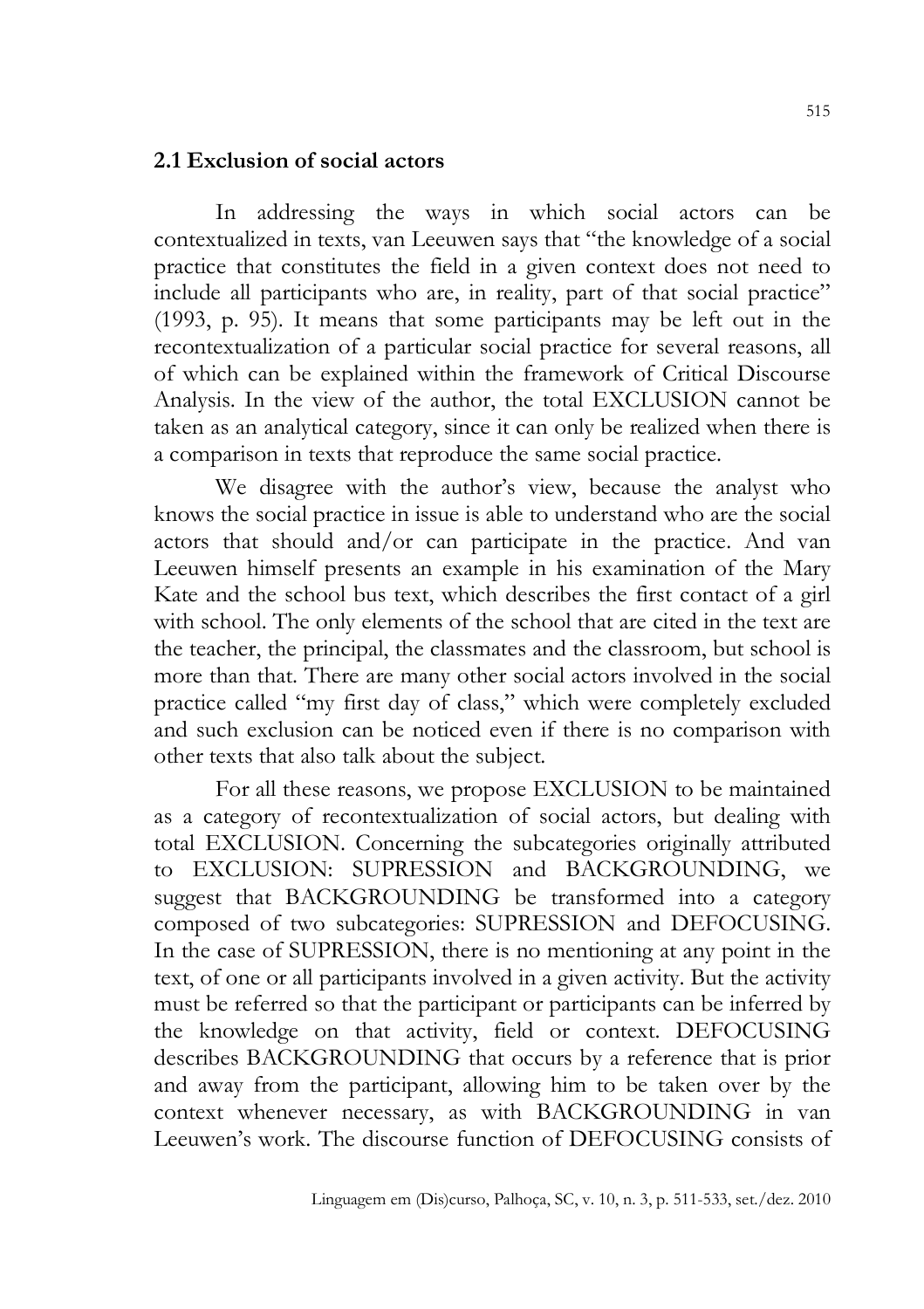putting the participants in the background, which, according to a certain point of view, are considered less or unimportant.

In the agreed decisions here studied is no exclusion of the social actors, and that has to do with the fact that all those involved with decision practice must be properly presented, granting authority and credibility to the act of deciding, necessary for the legitimacy of the practice. But BACKGROUNDING, either by SUPPRESSION or by DEFOCUSING occurs in some cases. In the examples below (from 1 to 3), the actors have been removed, but their actions were presented. Suppression is basically done, in such cases, by the organization of the sentence in the passive voice, syntactic structure, which in Portuguese allows the complete erasure of phrase subjects. This suppression is possible because the people who share the genre know who is authorized to perform such an action.

> (1)[...] contendo os tipos e as penas aplicáveis à conduta imputada ao extraditando. [...] (EE 895-1)

> (2)[...] Ocorre que a degravação operada revela que Sua Excelência [...] (ED 2581-3)

> (3)[...] Ressalte-se que a presente reclamação foi protocolada em 13/10/04 (fl. 2), [...] (AR 2860-7)

In cases 4 to 6, what we have is DEFOCUSING, as the social actors are listed once and are then recontextualized through the use of verbs in third person (singular or plural), as it is the case of the verbs underlined in the example. And, when the actor is expressed by the third person singular, there is absence of the definition of person, as in the examples below.

> (4) Pondera que o art. 200, incisos I e V, da Consolidação das Leis do Trabalho, [...] (MI 206 – 2008/0243527-5)

> (5) Invoca em seu favor o que dispõem os artigos 591 e 620 do CPC, para obter a reforma da sentença. (AP 00809-2006-404-04- 00-1)

> (6) [...] Sustenta ser eivada de nulidade a utilização de prova emprestada [...] (RO 01014-2007-019-04-00-8)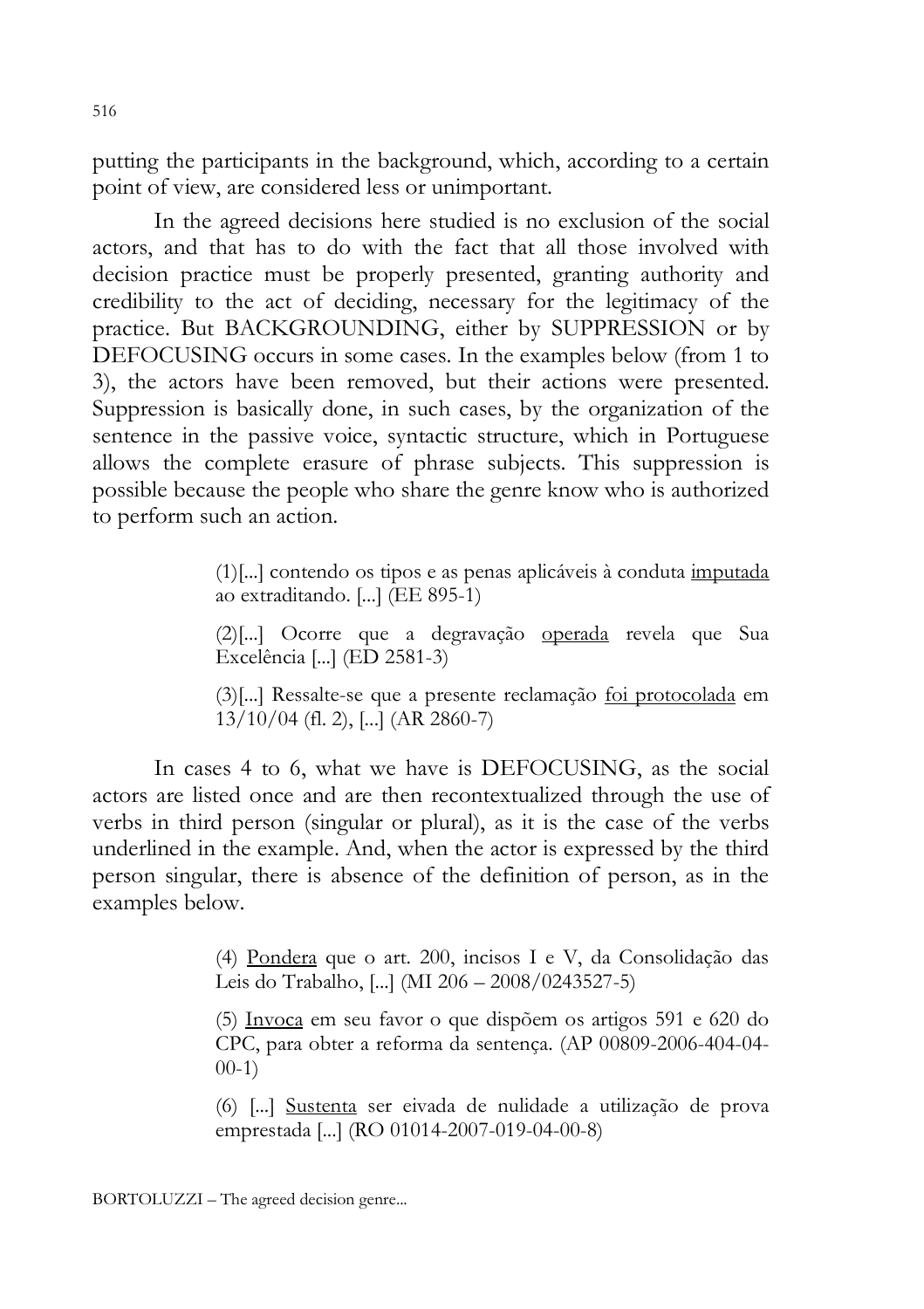Although there are situations in which BACKGROUNDING manifests itself in agreed decisions, it is INCLUSION the predominant way of recontextualization in the genre.

#### 2.2 Inclusion of social actors

INCLUSION, because it is more common in any text, can be achieved in various ways. For van Leeuwen (1993, p. 105), there are four types of INCLUSION: ACTIVATION, PASSIVATION, PERSONALIZATION and IMPERSONALIZATION. He also presents participation, circunstancialization and possessivation in the same level of types, although these three elements are not types of INCLUSION, but form for the ACTIVATION of social actors. We should also consider the fact that ACTIVATION and PASSIVATION are, actually, ways of INCLUSION rather than types, as they relate to the location and the syntactic function of the actors in the phrase. The four types of INCLUSION are divided into several subcategories. Next, I present the types of INCLUSION and its subcategories, showing, at the same time, how they occur in agreed decisions.

#### 2.2.1 Activation

ACTIVATION concerns the presented participant as the one who performs the activities and not who benefits from them or is affected by them. The author identifies, in his thesis, four ways for the linguistic achievement of the participants' ACTIVATION.

> (7) O eminente Ministro TEORI ALBINO ZAVASCKI, Relator do feito, proferiu a decisão de fl. 249, [...] (CC 102.589 2009/0013960-2)

> (8) [...] A douta Procuradoria-Geral da República, em parecer da lavra do ilustre Subprocurador-Geral da República, Dr. EDSON OLIVEIRA DE ALMEIDA, opinou pelo deferimento do "writ" (fls. 43/45). [...] (HC 85692)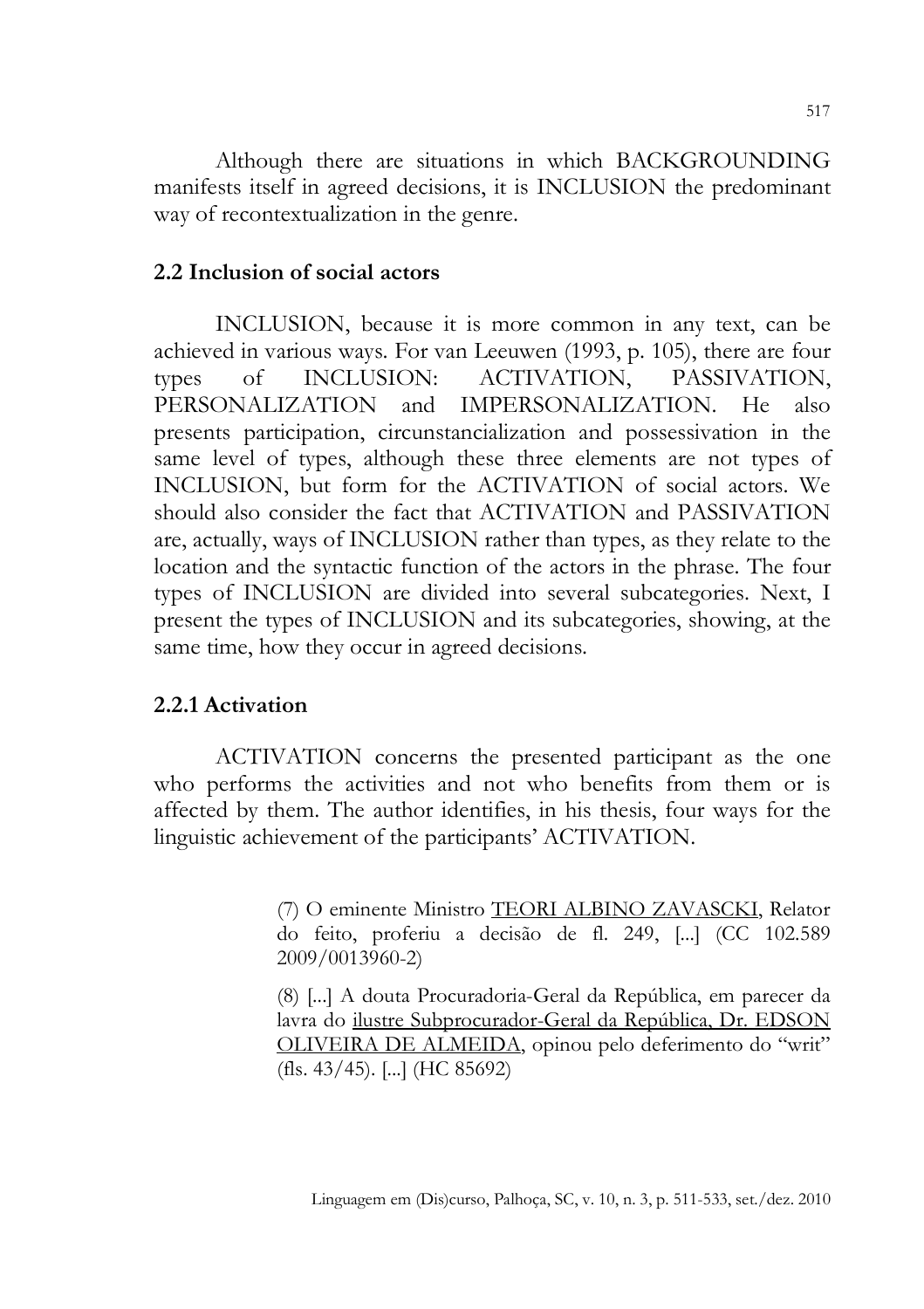(9) O Ministério Público Federal, a fim de instruir processo investigatório, requereu a quebra de sigilo da movimentação financeira do Tribunal de Contas do Estado do Mato Grosso do Sul (fl. 51/52 e 57/60), [...] (RCL 1.914 2005/0097600-8)

(10) Entretanto, três meses depois, a conta do autor foi encerrada, tendo seu nome negativado em face de protesto feito pela Caixa de Canoinhas. [...] (AC 2002.72.01.000542-3/SC)

In example 7, the social actor (underlined) is activated by participation, for he is the first participant in the phrase, being the agent of the act of uttering. In example 8, the underlined element is a social actor activated by circunstancialization because it limits the origin of the 'report'. We noticed that because of the use of the preposition 'de' (indicating origin) plus the article 'o'. In example 9 we have a case of activation by post-modification, because the underlined element changes the nominal group 'movimentação financeira', indicating the origin of such a financial transaction. And, example 10 presents cases of activation by possessing, through the use of the possessive adjective 'seu', quite common in agreed decisions.

## 2.2.2 Passivation

PASSIVATION is the form of INCLUSION of sociological participants as second, third or other grammar participants. There are two types of PASSIVATION: SUBJECTION and BENEFICIALIZATION. SUBJECTION concerns participants who work as objects affected by the activities. It can be done in two ways: participation and possessing (prepositional sentence with 'de' (ownership/property) after changing names). BENEFICIALIZATION concerns participants who benefit from the activities. It is performed, according to the author, by participation and circunstancialization, although the author does not develop the latter. In example 11, the underlined element is passive due to SUBJECTION, because the passive sociological participant is Goal of a material phrase. In example 12, the underlined element, which refers to the patient, is the beneficiary of the protest, being passive, therefore, by BENEFICIALIZATION.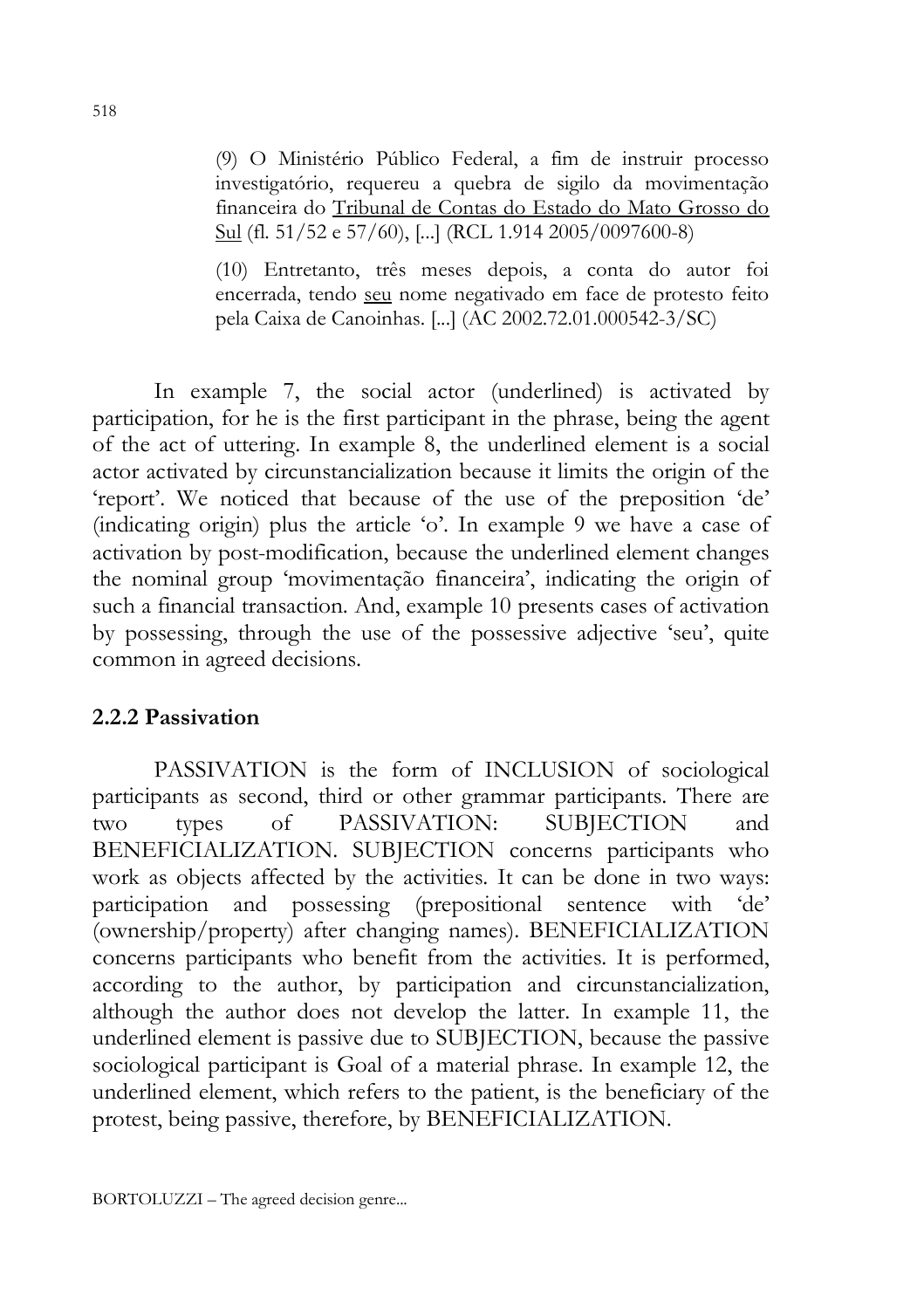(11) [...] 2. Pois bem, o ora paciente, [...] veio a ser condenado pelo Tribunal de Justiça do Estado de São Paulo [...]. (HC 85582)

(12) [...] Aldair Marlon Duarte, ora paciente, foi denunciado com sete co-réus pelos crimes de sequestro, [...] (HC 84858)

## 2.2.3 Personalization

PERSONALIZATION deals with participants who are included and represented as human beings. Its linguistic realization occurs through personal and relative pronouns, possessive adjectives, and question words, through names or nouns that include in their meaning the "human" aspect. In this work, we also assume that personifications conducted through metaphors and metonyms are personification cases. PERSONALIZATION is the subcategory with the largest number of branches, according to van Leeuwen. He divides it into DETERMINATION, INDETERMINATION, and GENERICIZATION and SPECIFICATION (the last two are also associated to IMPERSONALIZATION, according to the author). I will now discuss these divisions.

1) Determination

DETERMINATION happens when the identity of a participant is specified in some way. DETERMINATION may occur, as the graphic scheme by van Leeuwen (1993, p. 170), in eight different ways. They are: a) association; b) dissociation; c) differentiation; d) indifferentiation; e) nomination; f) categorization; g) single determination; h) overdetermination.

Association is defined by the author as groups formed by participants and/or groups of participants who have never been "labeled" in the text, "either by categorization, or naming, even if the participants or groups of participants involved in this way are themselves named and/or categorized" (1993, p. 141). There are many ways to make an association by means of language, among them stand out parataxis, circunstancialization by the use of accompanying circumstances, the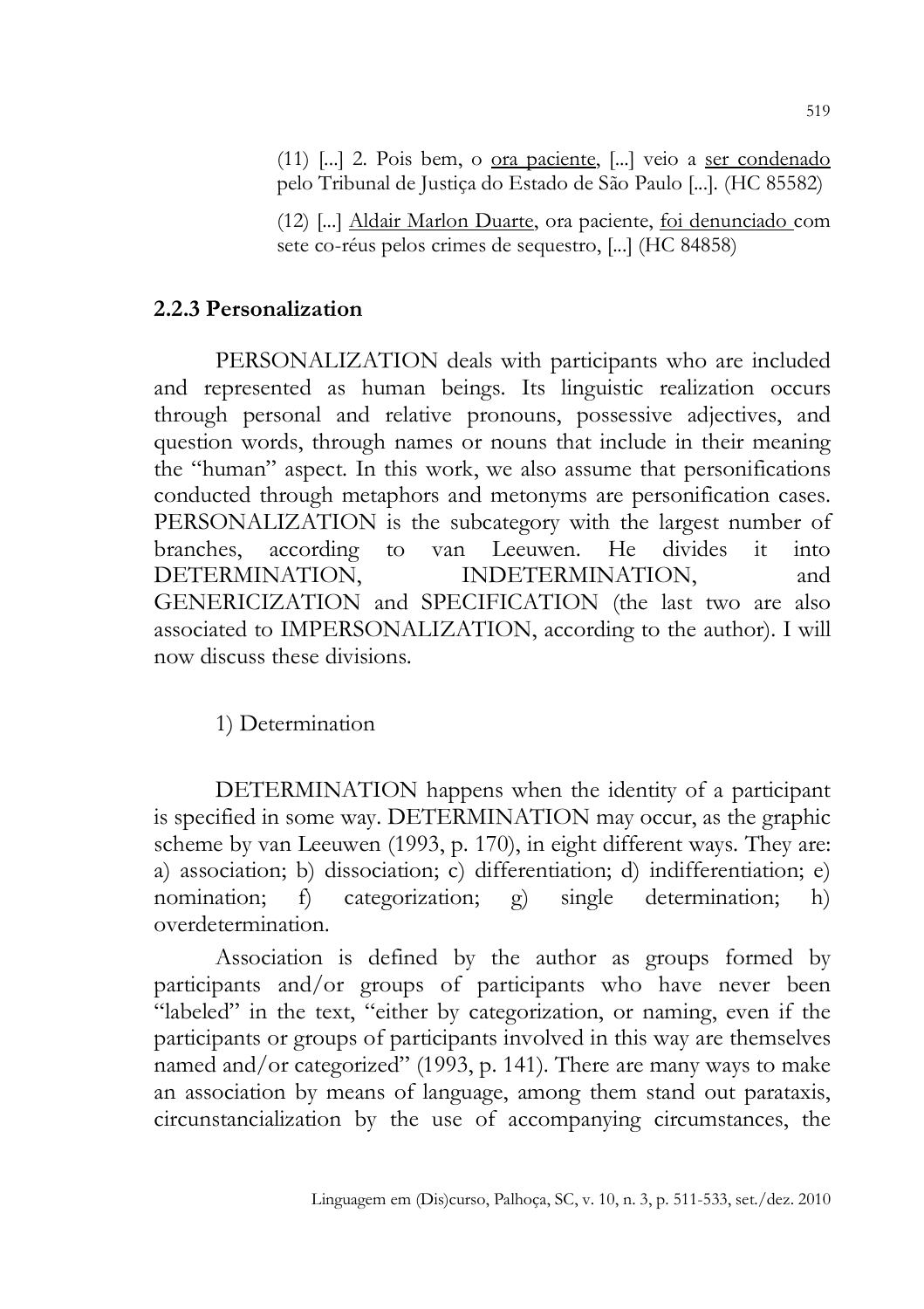pronoun reference in direct speech, the attributive possessive phrases with verbs like "to have" and "to belong" and lexicalization.

> (13) [...] "Por exclusão, suspeita ou presunção, ninguém pode ser condenado em nosso sistema jurídico-penal", [...]. (HC 85190)

> (14) [...] Ora, Ora, nisso nós temos, pelo menos, dois precedentes: [...] entendendo que é imprescindível a intimação da ré [...]. (HC 85200)

> (15) [...] Afirmaram que no dia 31/08/1995 a Caixa renegociou diretamente com a Zattar Ltda., concedendo-lhe um empréstimo "três vezes maior que a dívida [...] (AC 2002.72.01.000542-3/SC)

> (16) [...] Refere que a autora não preenche os requisitos previstos nas Leis 1060/50, Lei nº 5.584/70 e Lei 7.115/83. [...] (RO 00684-2008-802-04-00-1)

In example 13, the association is by the pronominal reference, which in this case, associates E. Tribunal de Justiça do Estado de São Paulo to the 'sistema jurídico-penal', in the use of the possessive adjective 'nosso'. In example 14, there is association by the attributive possessive phrase (Ora, nisso nós temos, pelo menos, dois precedentes), where possession is realized by the use of the verb 'ter' and association by using the personal pronoun 'nós', which combines all supreme court judges. In example 15, we have a case of using an accompanying circunstancializer 'com a', linking Caixa to Zattar Ltda. Finally, in example 16, there is the use of the additive conjunction 'e' associating laws that must be considered in the case.

Dissociation is not discussed by the author in any of his texts. Perhaps because it seems obvious that it is the opposite of association, i.e., the presentation of the participants as lonely in the pursuit of activities that could be carried out cooperatively. In the examples below (from 17 to 19), the authors of the texts, which are at the same time social actors, mark their dissociation with the other actors as they use personal pronouns, possessive adjectives and verbs, all in first person singular, being more common in agreed decisions, the use of verbs.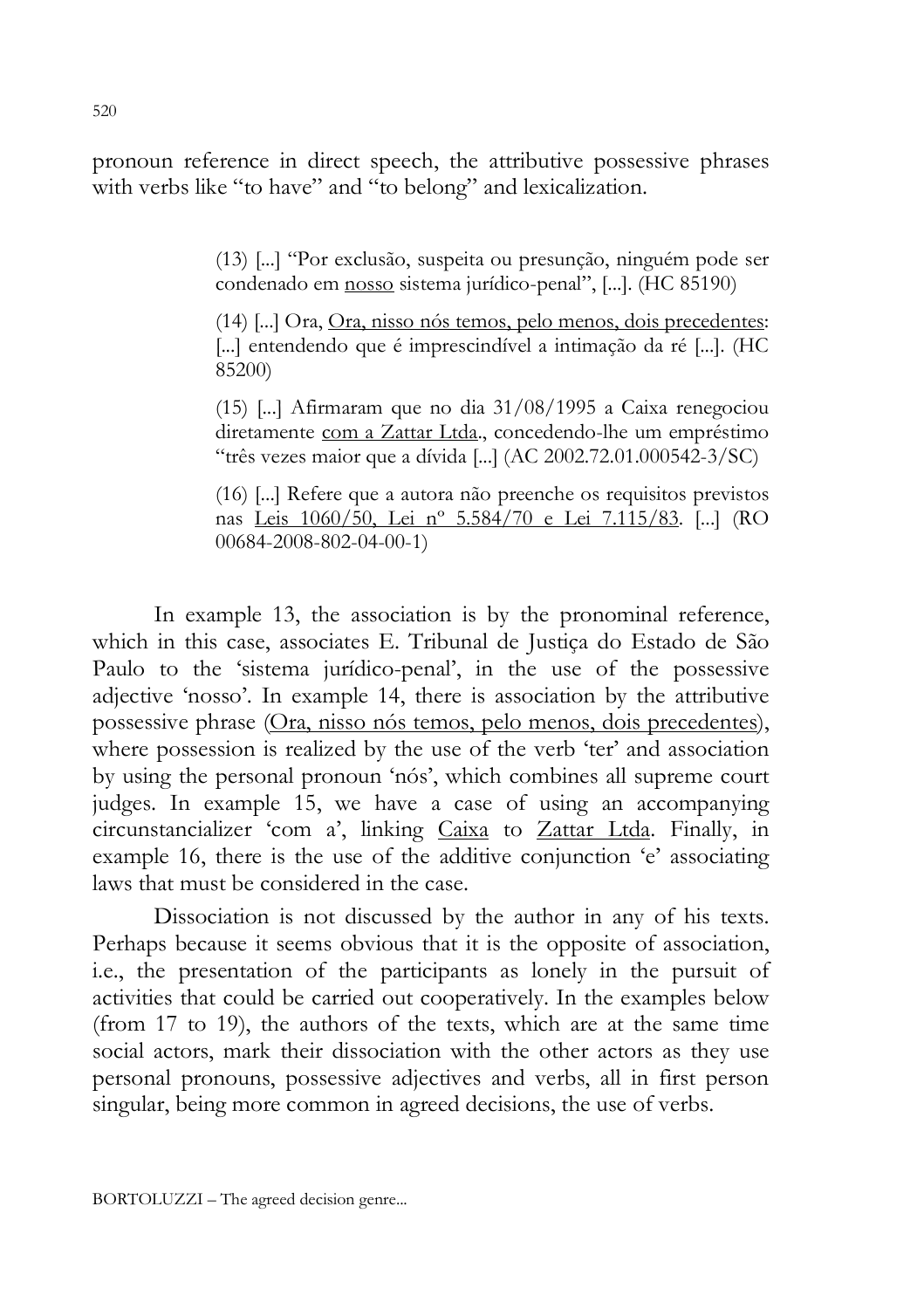(17) [...] com fundamento na nova corrente jurisprudencial, considero como de bagatela o crime de descaminho. [...] (CP 2009.04.00.013360-0/RS)

(18) [...] Apresento o feito em mesa. Des. Federal PAULO AFONSO BRUM VAZ Relator [...] (CP 2009.04.00.013360-  $0/RS$ 

(19) [...] Em consequência, condeno os autores ao pagamento dos honorários advocatícios de sucumbência, [...] (AC 2002.72.01.000542-3/SC)

In his schemes, van Leeuwen presents differeciation along with indiffereciation. But, over the texts, he only discusses differeciation (1993, p. 132-3). Differeciation occurs whenever two or more participants are presented as different from each other, and this difference is discursive and ideologically important. Differeciation creates a solid foundation for social prejudices, which ultimately determine who is strong and weak in society. Differeciation is also important in agreed decisions for they make it clear to readers, for example, the responsibilities of the judicial institution. When participants are, instead, treated equally, there is indiffereciation. Differeciation is linked to the DETERMINATION by the use of ordinals that premodify the determinants or the use of the anaphoric reference in which the ordinal is the core of a nominal group (1993, p. 132). But, it is not only the use of ordinal numbers that characterizes differeciation. There are also structures in which the opposition is between the self and the other. Some examples:

> (20) É importante que o Tribunal reafirme o seu poder de remediar os abusos contra a liberdade do cidadão em via de habeas corpus, ainda que esse abuso provenha de decisão monocrática do Superior Tribunal de Justiça ou de qualquer outro tribunal superior. [...] (HC 85185)

> (21) [...] Afirma não utilizar as práticas supostamente mantidas pela outra ré no processo utilizado como base na decisão, [...] (RO 00684-2008-802-04-00-1)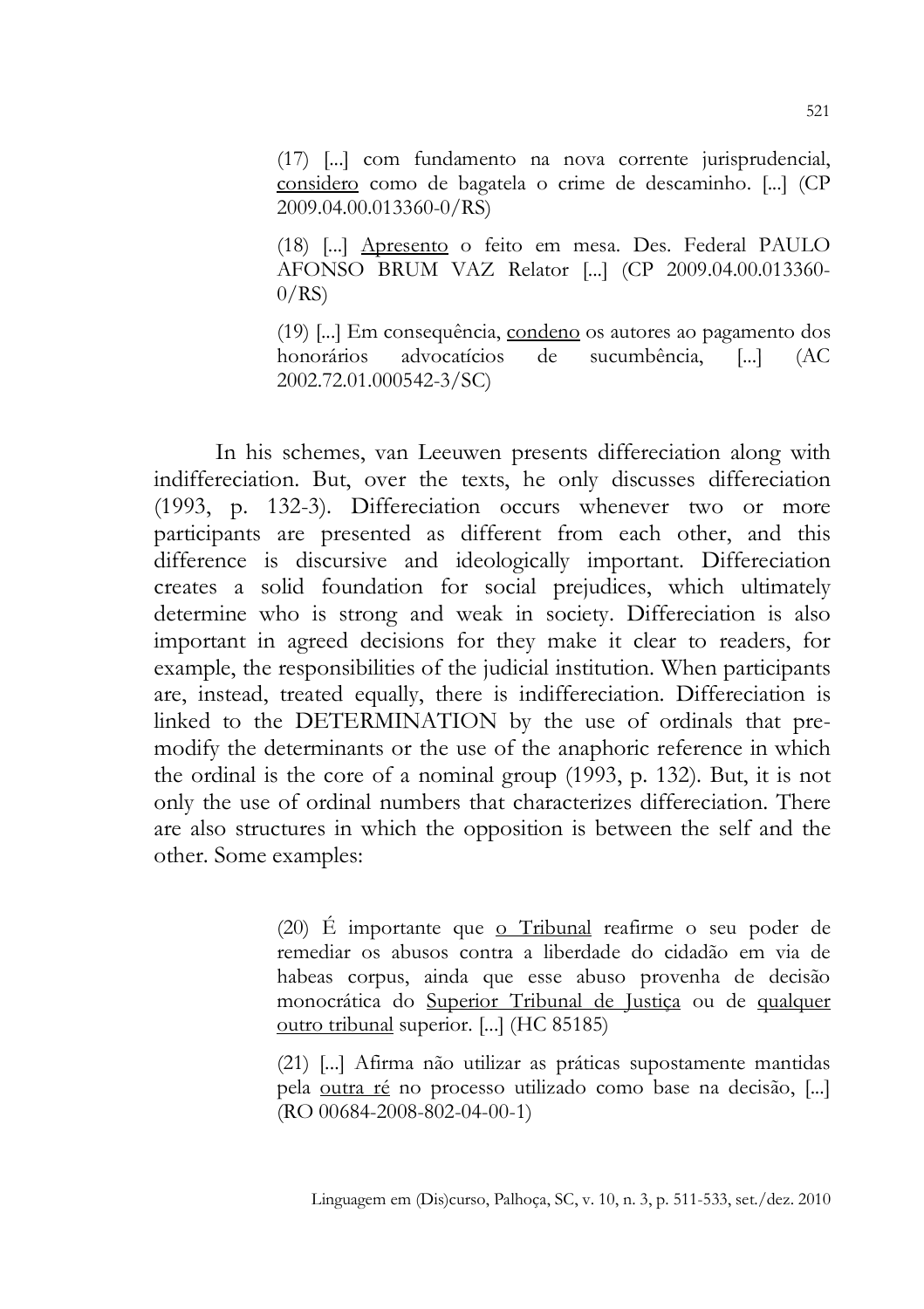(22) [...]José Ancelmo dos Santos e outros ajuizaram a presente reclamação (fl. 02/19), requerendo a remessa dos autos da investigação [...] (RCL 1.914 2005/0097600-8)

In example 20, any other supreme court is distinct from the Supreme Court of Justice and the Court (reference to the STF – Supremo Tribunal Federal), pointing out exactly what are the institutional departments involved and what is the difference between them. The pronoun 'outro' (in its variations) is also the one that establishes differeciation in examples 21 and 22, when someone is distinguished, named or not, from other people.

Naming and categorization is the other pair of subcategories in DETERMINATION. What differentiates naming from categorization is that the first represents the participants for their individual, unique identity, and the second represents the participants for their roles and identities they share with other participants. Naming, to the author, is generally recognized by proper nouns, used formal or informally. The author also explains that sometimes it may occur, what he calls the concealing of the name by using letters or numbers in lieu of the name, while still keeping the characterization of naming. In addition to names, numbers, and letters, other language resources can be used in naming, as characteristic nicknames, such as Big Head, Big Brother, etc., mainly with vocative syntactic function and taken as proper nouns. We assume here that the names of the courts are forms of naming and, therefore, the courts would be included by subjecting and naming. What allows this is the fact that in legal practice the legal responsibilities are institutional and not individual. Judges, lawyers, prosecutors do not operate out justice on their own behalf, but on behalf of the institution, which is personified by metonym, as in example 26.

Naming can be titled, that is, they can be added honoring titles (Dr.) or affiliation (Aunt), which is the use of terms that denote a relation of closeness or intimacy between two participants. In the absence of titles, there is untitling. In the examples below we have naming, accompanied by the honoring title in 23 (ilustre) and in 25 (Sr. and Sra.).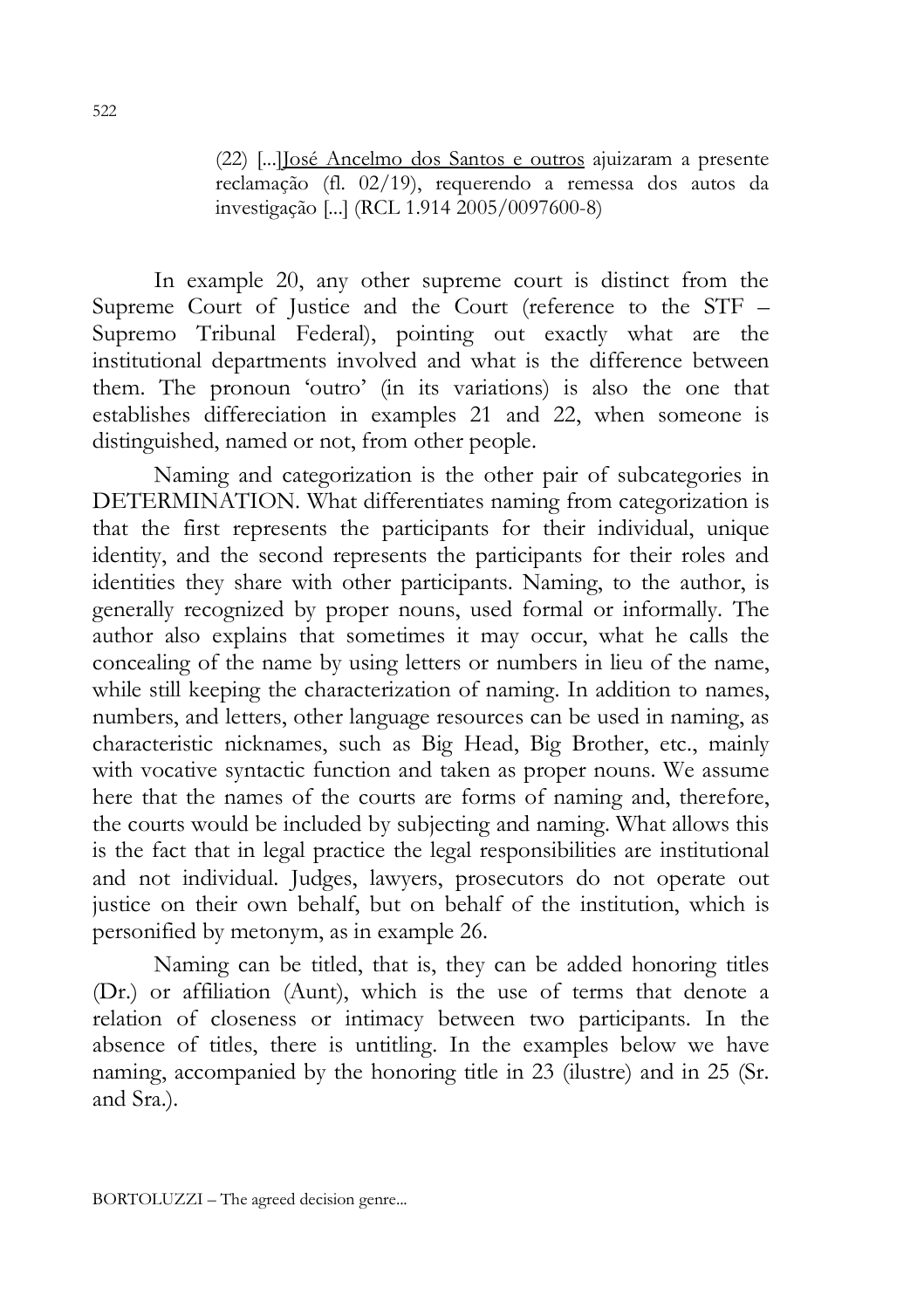(23) [...] In casu, afiguram-se-me irrefutáveis as considerações desenvolvidas pelo ilustre Juiz Federal Roberto Fernandes Júnior, em sua sentença, [...] (AC 2002.72.01.000542-3/SC)

(24) [...] que os colegas batessem palmas para a equipe dos "tartarugas"; [...] os supervisores eram Saulo e Luiz; [...] (RO 00684-2008-802-04-00-1)

(25) [...]Ausentes, justificadamente, os Srs. Ministros Cesar Asfor Rocha e Gilson Dipp e, ocasionalmente, a Sra. Ministra Nancy Andrighi e o Sr. Ministro Luiz Fux. (MI 206 2008/0243527-5)

(26) O Tribunal de Contas do Estado do Mato Grosso do Sul impetrou mandado de segurança perante o Tribunal Regional Federal da 3ª Região, [...] (RCL 1914 20050097600-8)

The categorization of the participants can occur in three ways: functionalization, identification and appraisement. Functionalization happens when a participant is identified by the activity he undertakes. Linguistically, functionalization is carried by nouns derived from verbs (such as interviewer and payer) or by nouns constructed from nouns that name instruments with which an activity is performed (climber and pianist). It also takes place by means of compound nouns of two other nouns, whereas one of them denotes a person, such as 'cameraman'.

In example 27 and 28 we have cases of categorization by functionalization, because all underlined elements are nouns that indicate what these people do ('defensor' is the lawyer who defends, and 'julgador' is the person who can judge).

> (27) [...] Depois disso, o antigo defensor do acusado substabeleceu a outro causídico, [...] (HC 84858)

> (28) [...] Como bem avaliado pelo Julgador singular, a prova produzida indica excesso de jornada, [...] (RO 00684-2008-802- 04-00-1)

As for identification the participant is not represented by what he does, but for what he is. According to van Leeuwen (1993, p. 145), there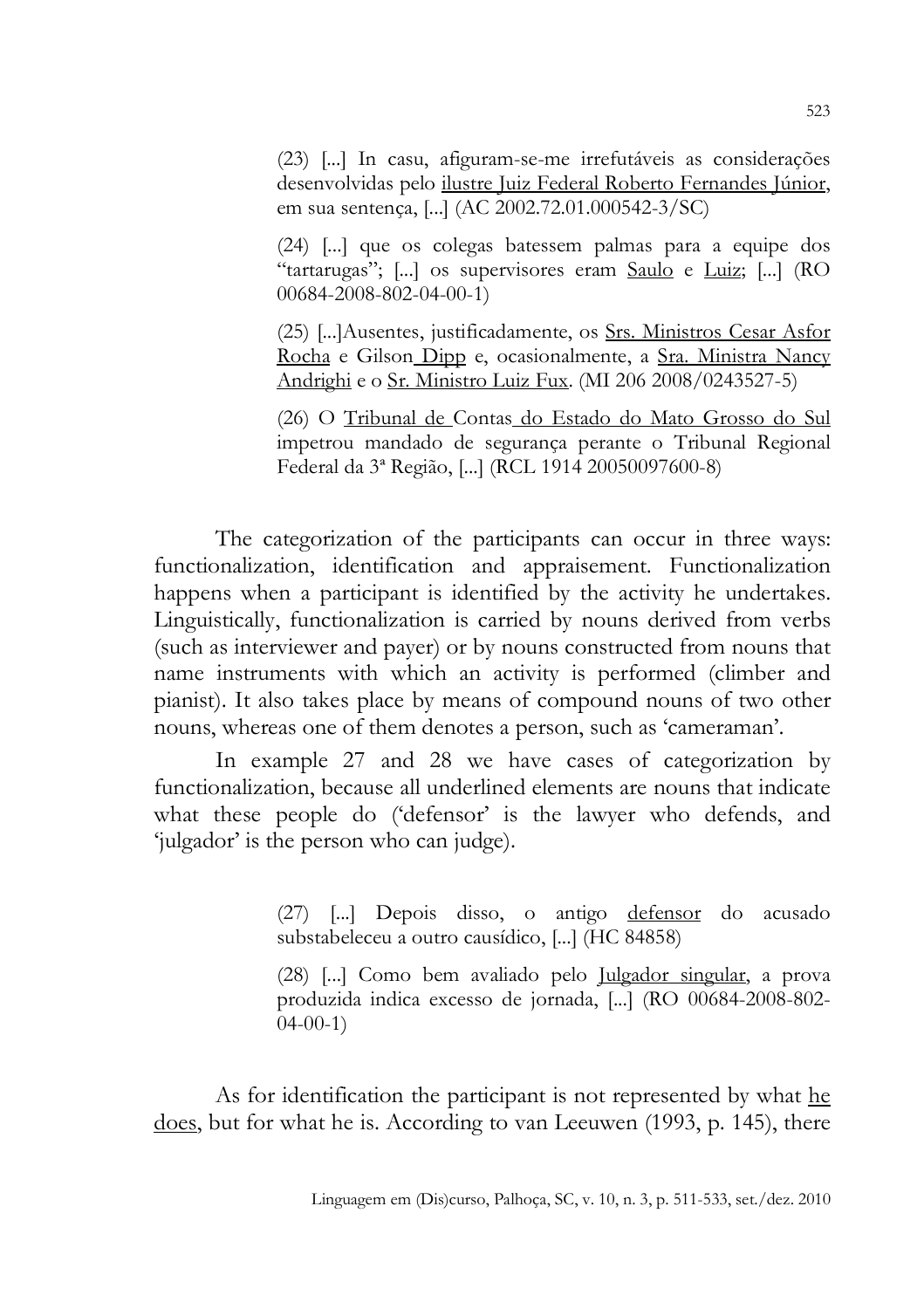are three types of identification: classification, relational identification, and physical identification. Classification occurs through sociohistorically categories used to divide people into classes, such as age, sex, religion, ethnicity, skin color, among others, and the classification criteria may vary from society to society. In agreed decisions, there is no such identification.

In relational identification, participants are represented and carried out by nouns that denote the relationships they have with other people. These nouns are usually followed by possessive adjectives or by a prepositional phrase with 'de' (possession). In example 29 we have the noun 'procurador' (attorney) related to someone who is not mentioned, but he is taken by the pronoun 'seu', and 'Alex Zattar', who is the attorney.

> (29) [...] por meio de seu procurador, Alex Zattar, constituído na Escritura Pública às fls. 32/36 (fls. 37/40). [...] (AC 2002.72.01.000542-3/SC)

The physical identification concerns those characteristics that by being unique, distinguish a participant from the other. In language, the physical identification is performed by a set of nouns/adjectives (the blonde, the blonde girl) that denote characteristics or phrases with the prepositions with and without. This kind of identification was not found in the corpus.

The last sub-categorization is appraisement, which concerns the use of terms that assess the participants in good/bad, right/wrong. It is carried out by nouns and/or idioms that denote appraisement. When someone is categorized for appraisement, we are (de)legitimizing the power this participant has to perform and/or participate in an activity, and this is reminded by the author (1993, p. 154). There is also no appraisement in the twenty agreed decisions approached here.

The only determination and the overdetermination, the last two subcategories of DETERMINATION, relate to the number of social practices in which participants are represented at the same time. In the unique determination, participants are represented in a single social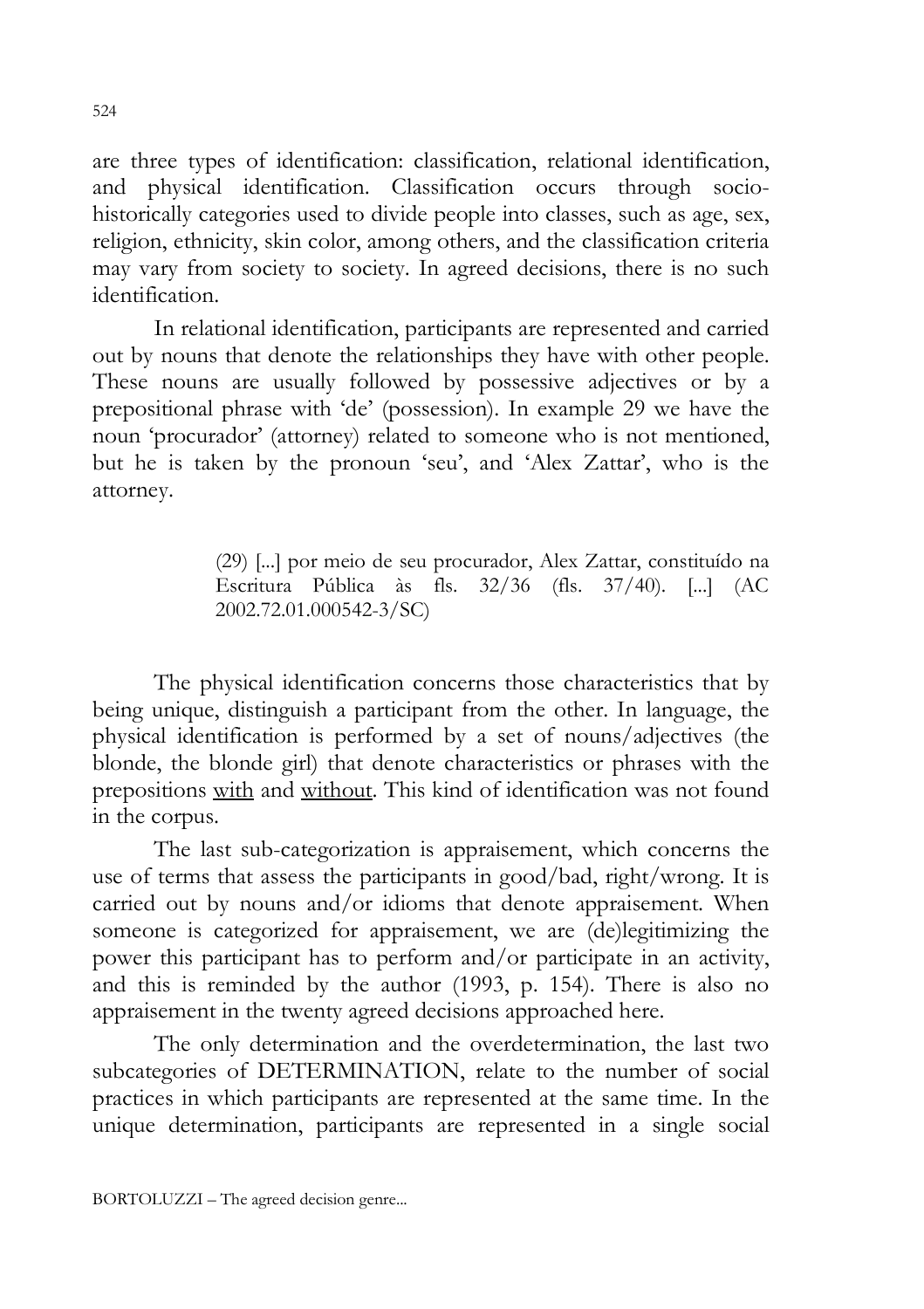practice at a time. The opposite occurs with overdetermination, where participants are represented as participating in more than one social practice at the same time. In the corpus studied in this work, all social actors are associated to only one social practice, since each one has his role in society predetermined by the institutionalization of practice. Thus, none of them can do anything but only what has been determined.

2) Indetermination

In his works, van Leeuwen (1993, 1996 and 1997) does not develop INDETERMINATION very clearly. For him, "indetermination occurs when the participants are represented as non-specific groups or anonymous individuals" (1993, p. 131). Linguistically, INDETERMINATION takes place by means of indefinite pronouns with nominal function, anonymizing the social actor, as in examples 30 and 31. Moreover, indetermination may occur through a "generalized exophora reference, and in this case it gives the social actors a kind of impersonal authority, a notion of invisible, but powerfully felt coercive force" (1997, p. 199).

> (30) [...] O risco de alguém sentar no banco dos réus é latente. [...] (HC 85803)

> (31) [...] os supervisores eram Saulo e Luiz; Saulo mandava que fizessem uma oração; alguns empregados aceitavam bem e outros reclamavam; [...] (RO 00684-2008-802-04-00-1)

The reason why INDETERMINATION does not occur frequently in the corpus seems to be the fact that decision is a social practice always defined, determined, specific, which does not leave any room for doubts to the other members of society.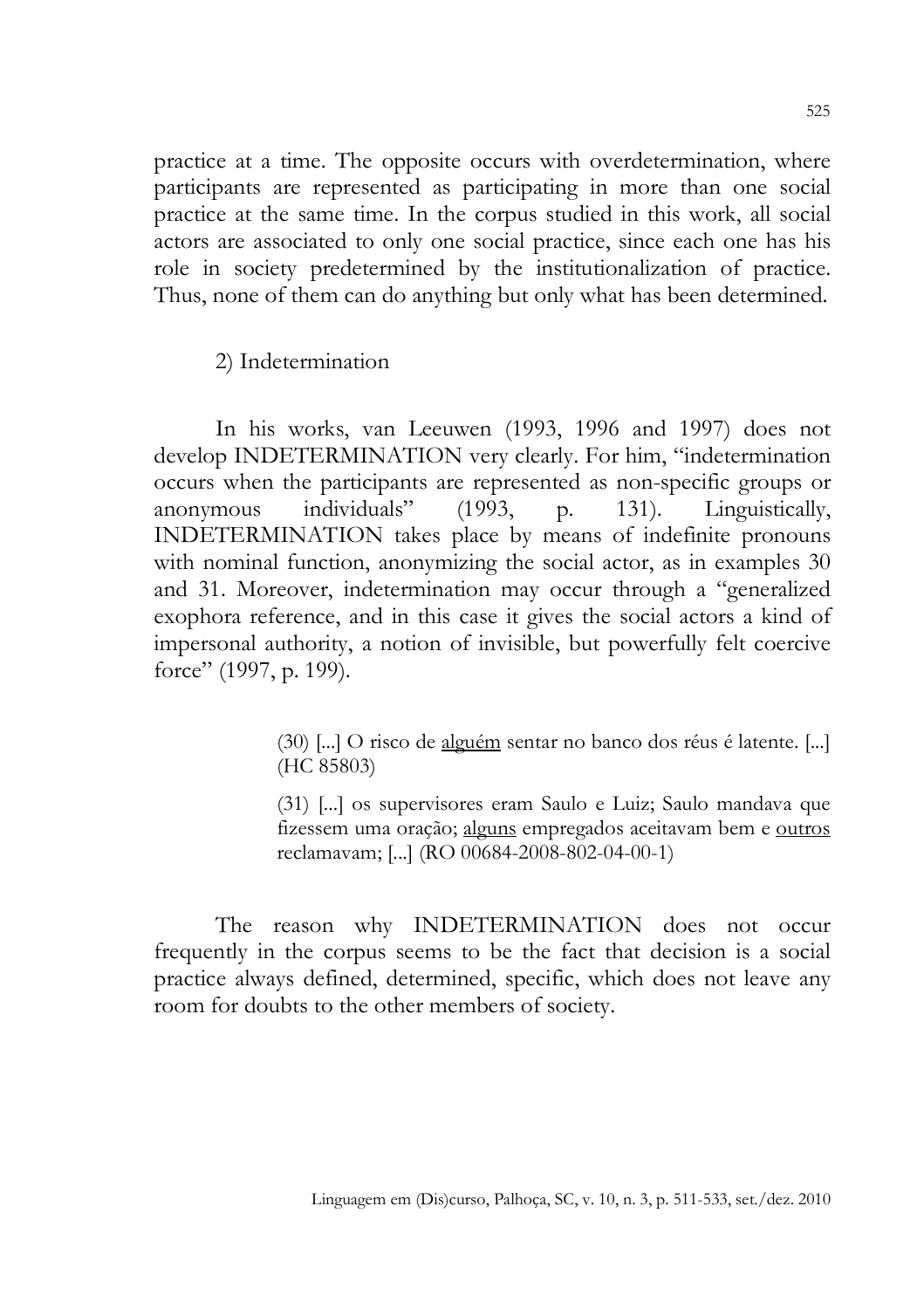## 3) Genericization

GENERICIZATION regards the representation of participants as a class, by means of a very complex linguistic achievement. When the participants are represented as a single group, we use the common plural noun without the article, such as in 'foram constituídos advogados' (example 32). When the participants are represented as an individual, you must use an article (definite or indefinite) before the common noun, as in 'dos advogados brasileiros' (example 33). When the participants are represented as a generic group, with the use of countable nouns, the article, whatever it is, is always absent. We can also recognize GENERICIZATION by the use of the habitual present tense and total reference, as in 'os trabalhadores em geral' (exemple 34). Although there are several ways to perform GENERICIZATION, the author does not distinguish different types of this subcategory.

> (32) [...] Destacam que, além de não haver prova de miserabilidade das vítimas ou seus representantes, foram constituídos advogados, sem que se requeresse a gratuidade de justiça. [...] (HC 86058)

> (33) [...] O Crime de Hermenêutica, RUI BARBOSA, o pontífice máximo dos advogados brasileiros, já advertia [...]: (HC 84492)

> (34) [...] Exposição ao Calor, aprovada pela Portaria Mtb n.º 3.214, de 1978 – já disciplina o tema para os trabalhadores em geral. [...] (MI 206 2008/0243527-5)

4) Specification

SPECIFICATION presents the participants as individuals or groups fully identifiable. There are two kinds of SPECIFICATION, according to van Leeuwen (1993, p. 128): individualization and assimilation. "[...] individualization occurs when participants are represented as individuals" (1993, p. 128), while in assimilation they are represented as groups. Individualization is not explored extensively by the author, but the little information presented makes possible the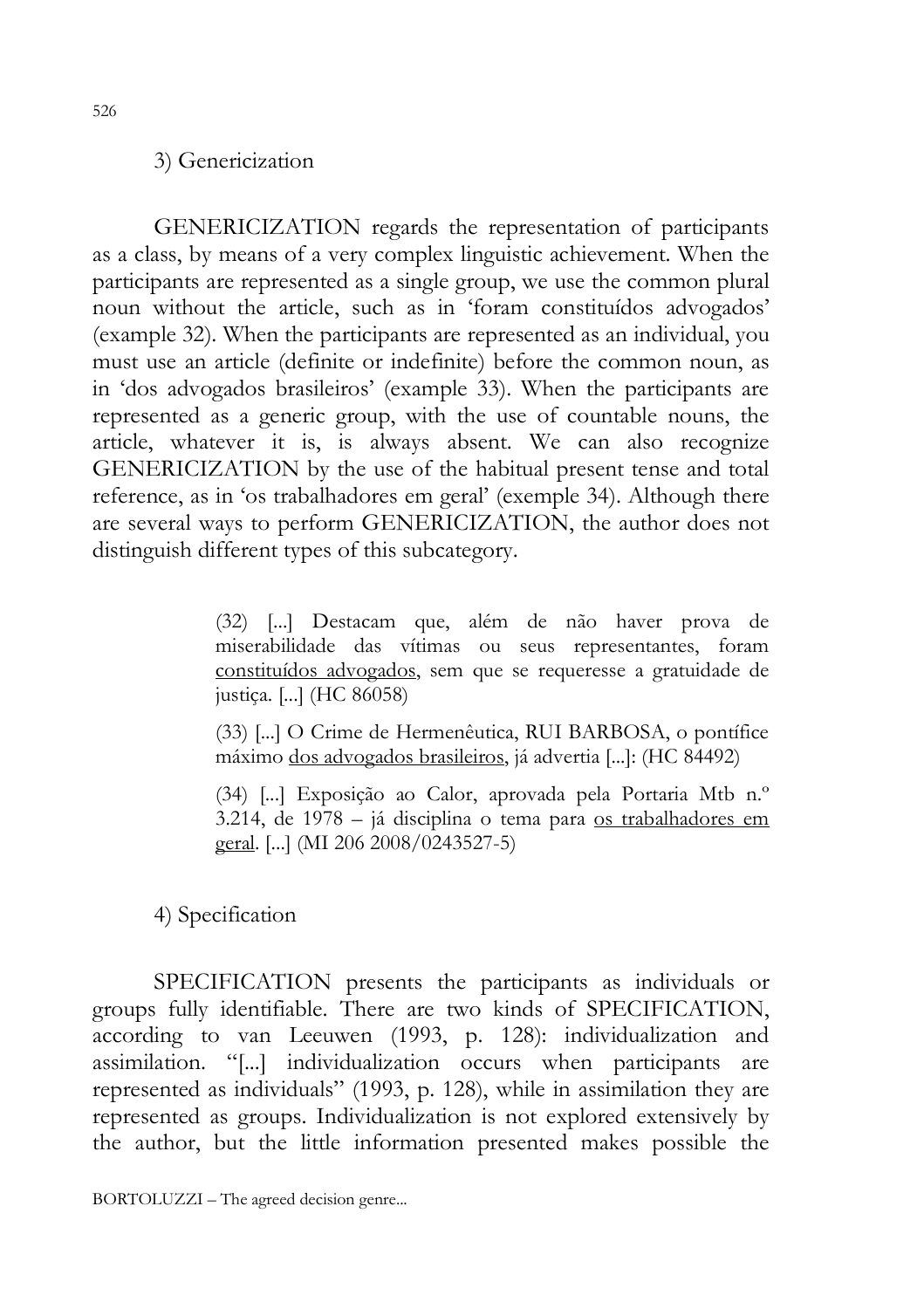identification of instances of the sub-category in the corpus. In examples 35 and 36 there are two examples of individualization, in the underlined elements. Individualization is more recurrent in the corpus than GENERICIZATION, but still it is not prevalent.

> (35) [...] e excluindo a empresa das obrigações de pagar os veículos e o cheque especial de Tânia. Após essas exclusões, a Caixa protestou uma nota [...] (AC 2002.72.01.000542-3/SC)

> (36) [...] O Ministério Público Federal avaliando os extratos bancários percebeu que os pagamentos efetuados pelo Tribunal de Contas do Estado, [...] (RCL 1.914 2005/0097600-8)

There are two types of assimilation: aggregation and collectivization. In aggregation, the groups of participants are quantified, statistically treated. Its linguistic achievement is linked to the presence of definite or indefinite quantifiers that act as numbering or as cores of nominal groups. Aggregation can be seen in example 37, by the expression many of which [arbitrary measures]. In this case, the measures are quantified, even if not in exact numbers. Aggregation is not very common in the corpus because representations in justice are not concrete elements, which can be quantified, strengthening the abstract nature of representations.

> (37) [...] orienta-se no sentido de preservar o contribuinte contra medidas arbitrárias adotadas pelos agentes da administração tributária, muitas das quais configuram atos eivados de ilicitude, [...]. (HC 82788)

About collectivization, the author does not provide further explanation. Only states that if participants in aggregation are quantified statisticized, in collectivization that is not the case. One can, then, imagine that collectivization is the opposite of aggregation.

In all his work van Leeuwen puts GENERICIZATION and IFICATION as subcategories that relate both to SPECIFICATION as subcategories that relate both to PERSONALIZATION as with IMPERSONALIZATION, discussed below.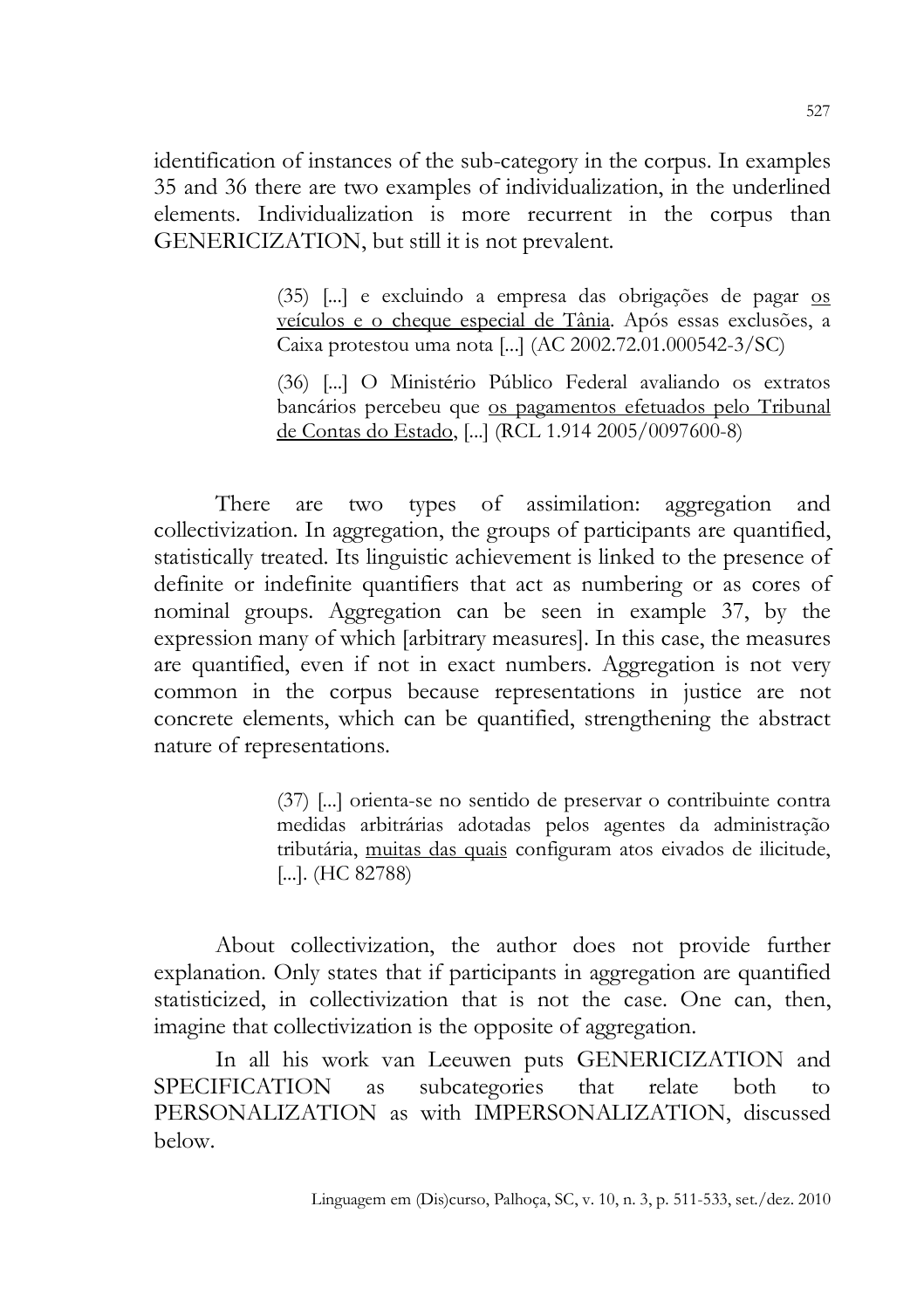#### 2.2.4 Impersonalization

IMPERSONALIZATION, placed in opposition to PERSONALIZATION, deals with the participants who do not have the feature of [+human]. In other words, those objects and beings that are not human. It is usually performed by means of abstract or concrete nouns that do not have the trait [+human] in its meaning. There are, for van Leeuwen (1997, p. 208), two types of IMPERSONALIZATION: abstraction and objectification. Abstraction occurs when a quality of the participant refers to the participant itself. It is performed by an abstract noun. In example 38 below, 'um problema' is an abstract reference to diseases. We can see the generalization effect of ABSTRACTION in the example discussed. 'Problema' is a word that makes a generalized reference; without knowing which specific one is the problem.

> (38) [...] Quem tem um problema na área da saúde mental precisa e deve ser tratado. (sic). [...] (HC 86214)

The last subcategory of IMPERSONALIZATION presented here is the objectification. It occurs when participants are referred by the local or a 'thing' directly linked to their being or the activities they carry out, that is, through objectification, a metonymic reference occurs. The author, in his thesis, distinguishes four forms of objectification occurrence, which has the effect of total objectification (the one in which the metonymic element replaces the participant) or partial objectification (the one in which the metonymic element is accompanied by PERSONALIZATION). The four forms of objectification are: spatialisation, utterance autonomisation, instrumentalisation and somaticisation.

Spatialization is a form of objectification in which participants are replaced by the direct reference to the spaces to which they relate. This is the case in example 39 below, when the court is taken in place of the people who work there. The 'Tribunal' is the place where these people are located and where they do their work, which is to examine, in the case of the judgment HC 85185th. The same can be seen in example 40.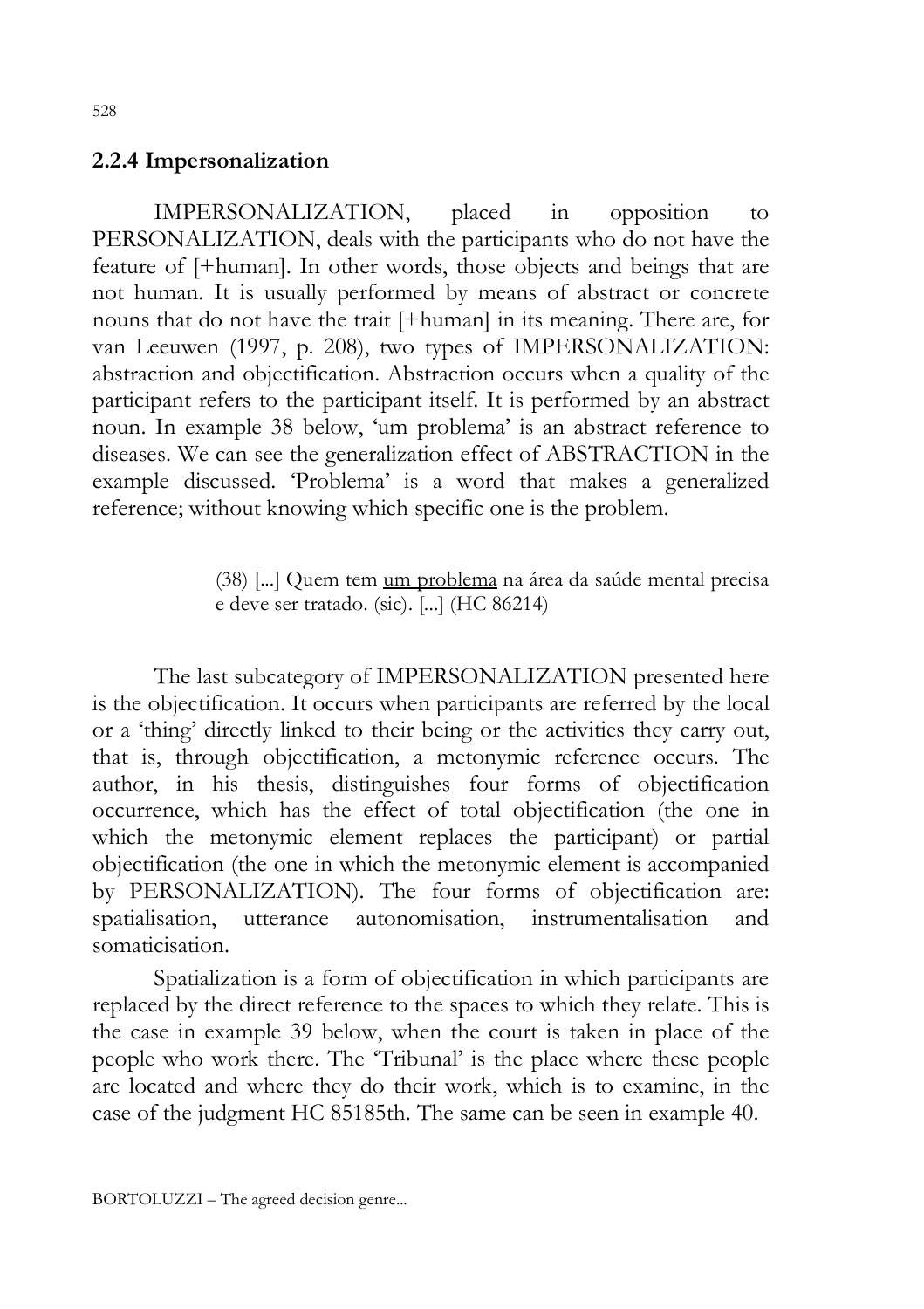(39) [...] Somos um Tribunal que examina habeas corpus contra ato coator ou somos uma instância de recurso? [...] (HC 85185)

(40) Vistos, relatados e discutidos estes autos, acordam os Ministros da CORTE ESPECIAL do Superior Tribunal de Justiça, na conformidade dos votos e das notas taquigráficas a seguir, por unanimidade, julgar extinto o mandado de injunção sem resolução de mérito, nos termos do voto da Sra. Ministra Relatora. [...] (MI 206 2008/0243527-5)

The statement autonomisation is the second form of objectification presented by the author. It refers to cases in which participants are replaced by statements they produce. As an example, the following excerpt (Example 41), in which the 'parecer' is taken as independent and able to say something, in the case 'a cobrança abusiva de juros não ficou restrita ao dia 23/02/96'.

> (41) [...] Conforme parecer do Ministério Público do Estado do Rio de Janeiro, acostado às fls. 18/20, a cobrança abusiva de juros não ficou restrita ao dia 23/02/96, mas estendeu-se no tempo até pelo menos junho de 2001. [...] (HC 84937)

As a third form of objectification, van Leeuwen presents instrumentation, "in which social actors are represented by a reference to the instrument with which they undertake the activity they are engaged" (1997, p. 209). Instead of saying that the soldier blew up the grenade, we say that the grenade exploded. Instrumentation, as it is proposed by the author, is not found in the corpus. The last form of objectification presented by the author is somaticisation, whose reference to the participant is made by reference to parts of his body. The metonymy here is used when the reference is made to the part for the whole.

IMPERSONALIZATION as a socio-semantic resource, has very important discursive implications, namely: a) to build prior knowledge about social roles and identities of the participants, b) to grant authority or power to an activity or quality of the participant, and c) to add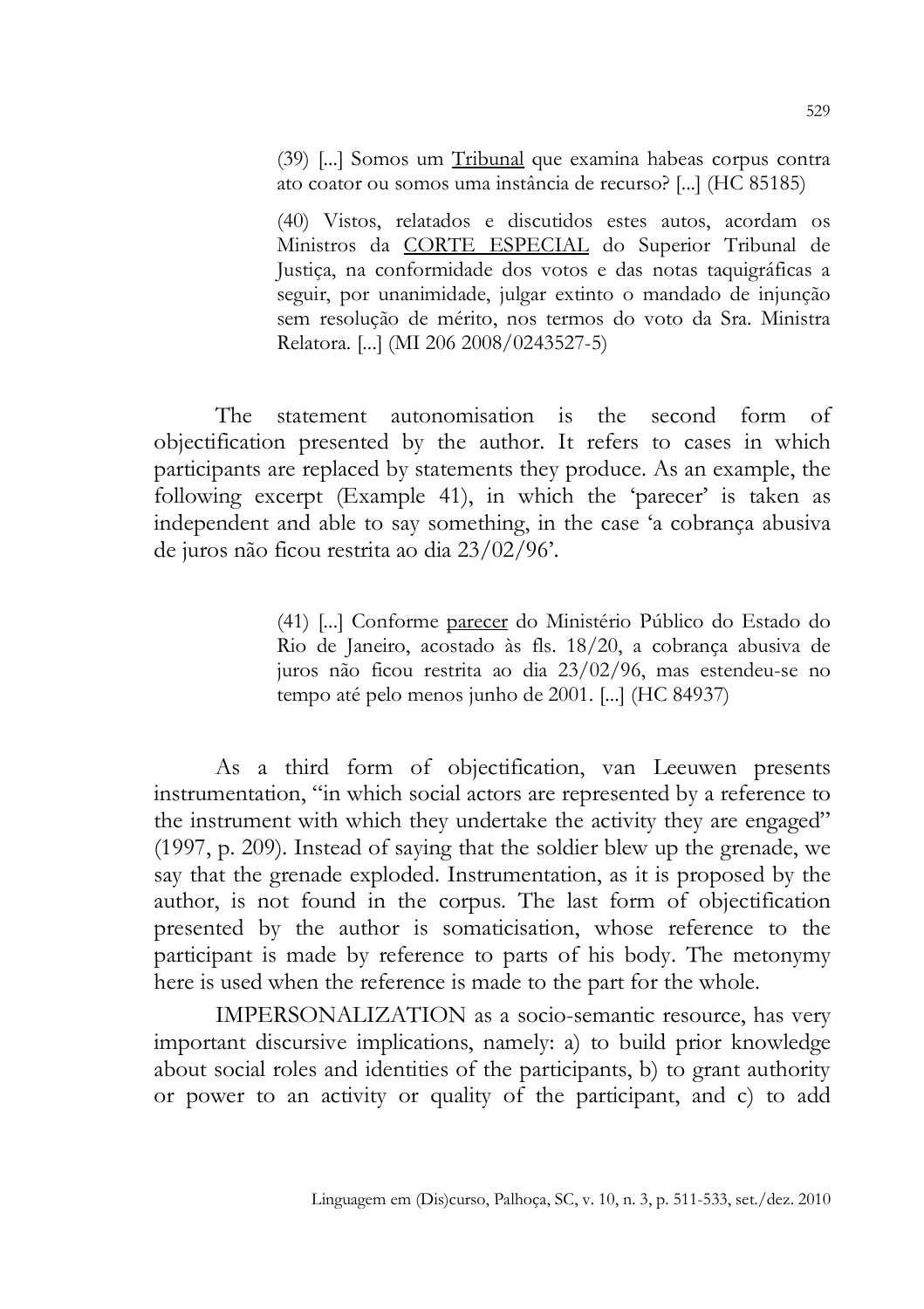positive and/or negative connotations to an activity or utterance made by the participant.

This section of text aimed at both presenting the taxonomy by van Leeuwen (1993, 1996, 1997 and 2008), discusses it and shows how it can be applied to samples of text genres in order to find regularities that characterize these genres. In the closing remarks we discuss some results found.

#### 3. CLOSING REMARKS

Upon presenting van Leeuwen's taxonomy and its application on the judgment genre we noticed that some categories and subcategories listed by the author are more frequent than others in the studied corpus.

Concerning the type of inclusion, we realized, for example, that the social actors responsible for the decision making practice are more commonly included by personalization (around 95% of the times). This is due to the fact that 'judgment' is a highly standardized text, whose function is to present the decision and demonstrate how the judges came up to such an agreement. In this case, the judges do not act as individuals but as an institution, so their actions are not theirs, but the institution's. That is why the institution is mentioned and not its members. When members are appointed, therefore, personalized, it is with the intention to make clear who agrees with the decision, which will be signed by those members. This appointment usually comes with honoring titles and membership.

The other social actors generally present in judgments are those who seek the decision, and the inclusion standard of these actors is quite variable and depends largely on the type of judicial action performed. When there are many participants of the decision, they are usually personalized by appointment. When there are only two or three, they are often personalized by categorization (defendant, victim, accused, lawyer, patient, petitioner, etc.). Other types of inclusion are likely to be encountered in judgments, but they are not frequent, so they cannot be considered characteristic of the judgment genre.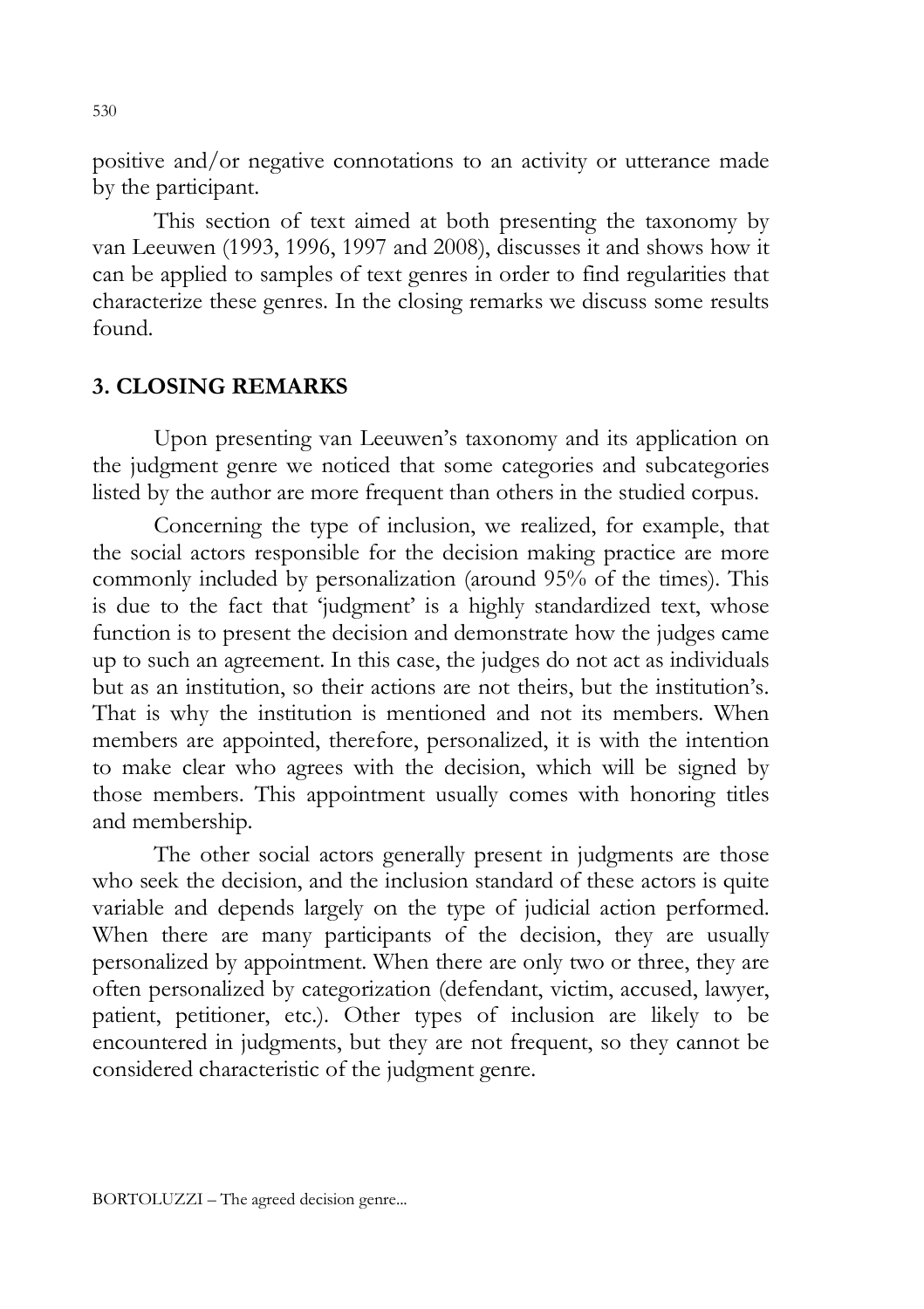As to how social actors are included, activation as much as passivation is very common. Activation is very common in parts of the judgment referred to as 'judgment' and 'vote'. In these parts there is an attempt to make it very clear who does what, so the decision is made with awareness. In the part called 'report', there is a predominance of a passivated inclusion, because it seeks to report that it was made by the social actors in other stages of the lawsuit. In both activation and passivation, the form for achieving which stands out the most is participation, because phrase structures, both simple and complex, give greater emphasis to the participants than the circumstances.

The exclusion of social actors does not happen in the genre, because it embodies a practice that needs to be thoroughly clarified. They do not want to leave room for inferences in judgments, because that would mean leaving spaces of action in social practices, and, therefore, room for challenging the decision, which is not desired by the social actors involved.

Backgrounding, as an erasure category of social actors in our proposal, is not very common, although it is used in some cases. When used, the effect achieved is more stylistic than semantic, because the social actors are included in some way, being it by exophoric reference, via inference or by anaphoric reference. So there is not really the erasure of the social actor.

Finally, the discursive implications of van Leeuwen's categorization also apply to the judgment genre, as they demonstrate the discursive implications of including, backgrounding and excluding actors. Discursively, INCLUSION of actors establishes who participates of the social practices and their importance in the activities performed. To include social actors linguistically, either by personalization or by impersonalization, gives them specific time and space in the structure of the institution, legitimizing their existence. Activating or passivating actors makes it clear what social roles each one will perform in the activity. The BACKGROUNDING of actors relegates them to a lower position on regionalization. Comparing to the actors included, the masked actors lose their specificity, become extra in the scene. They become less important than actors possibly excluded because the presence of masked actors might not even be noticed. But the absence of excluded actors is noted, draws attention, provokes some questioning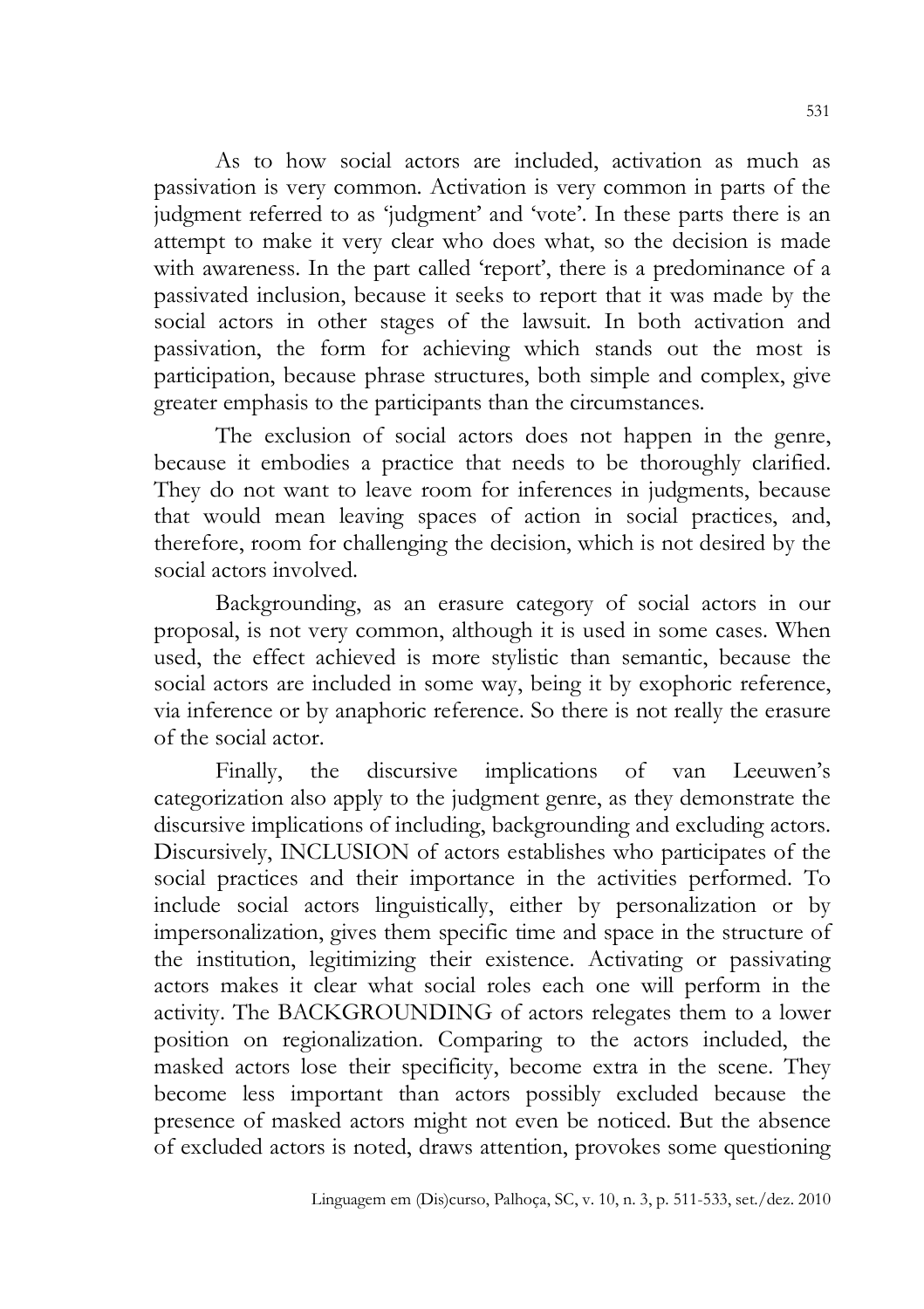about the reason for the absence. EXCLUSION defines the intention to abolish the social actor, and when the producer excludes him, he wants to provoke the idea of his inexistence.

Thus, we conclude that an analysis of the types and forms of recontextualization of social actors is an important set of tools in the definition of a particular genre.

# **REFERENCES**

BAZERMAN, C. Gênero, agência e escrita. São Paulo: Cortez, 2006.

BORTOLUZZI, V. I. "Que justiça é essa?": Aspectos teórico-metodológicos da investigação de representações discursivas da justiça em acórdãos de habeas corpus e cartas do leitor. 2008. 237 f. Tese (Doutorado em Letras)-Curso de Pós-Graduação em Letras, Universidade Federal de Santa Maria, Santa Maria, 2008.

CATUNDA, E.; SOARES, M. E. Uma análise da organização retórica do acórdão jurídico. In: CAVALCANTE, M. M.; COSTA, M. H. A.; JAGUARIBE, V. M. F.; CUSTÓDIO FILHO, V. (Orgs.) Texto e discurso sob múltiplos olhares: gêneros e sequências textuais. Rio de Janeiro: Lucerna, 2007.

FUZER, C. Linguagem e representação nos autos de um processo penal: como operadores do Direito representam atores sociais em um sistema de gêneros. 2008. 270 f. Tese (Doutorado em Letras)-Curso de Pós-Graduação em Letras, Universidade Federal de Santa Maria, Santa Maria, 2008.

GIDDENS, A. A constituição da sociedade. São Paulo: Martins Fontes, 2003.

HALLIDAY, M. A. K.; HASAN, R. Language, context and text: aspects of language in a social-semiotic perspective. Hong pong: OUP, 1989.

HALLIDAY, M. A. K.; MATTHIESSEN, C. M. I. M. An introduction to functional grammar. New York: Arnold, 2004.

MARCUSCHI, L. A. Apresentação. In: BAZERMAN, C. Gêneros textuais, tipificação e interação. São Paulo: Cortez, 2005. p. 9-13.

VAN LEEUWEN, T. A representação dos actores sociais. In: PEDRO, E. R. (Org.). Análise Crítica do Discurso. Lisboa: Caminho, 1997. p. 169-222.

\_\_\_\_\_\_. Language and representation: the recontextualization of participants, activities and practices. 1993. Tese (Doutorado em Linguística)- Universidade de Sidney, Sidney, Austrália, 1993.